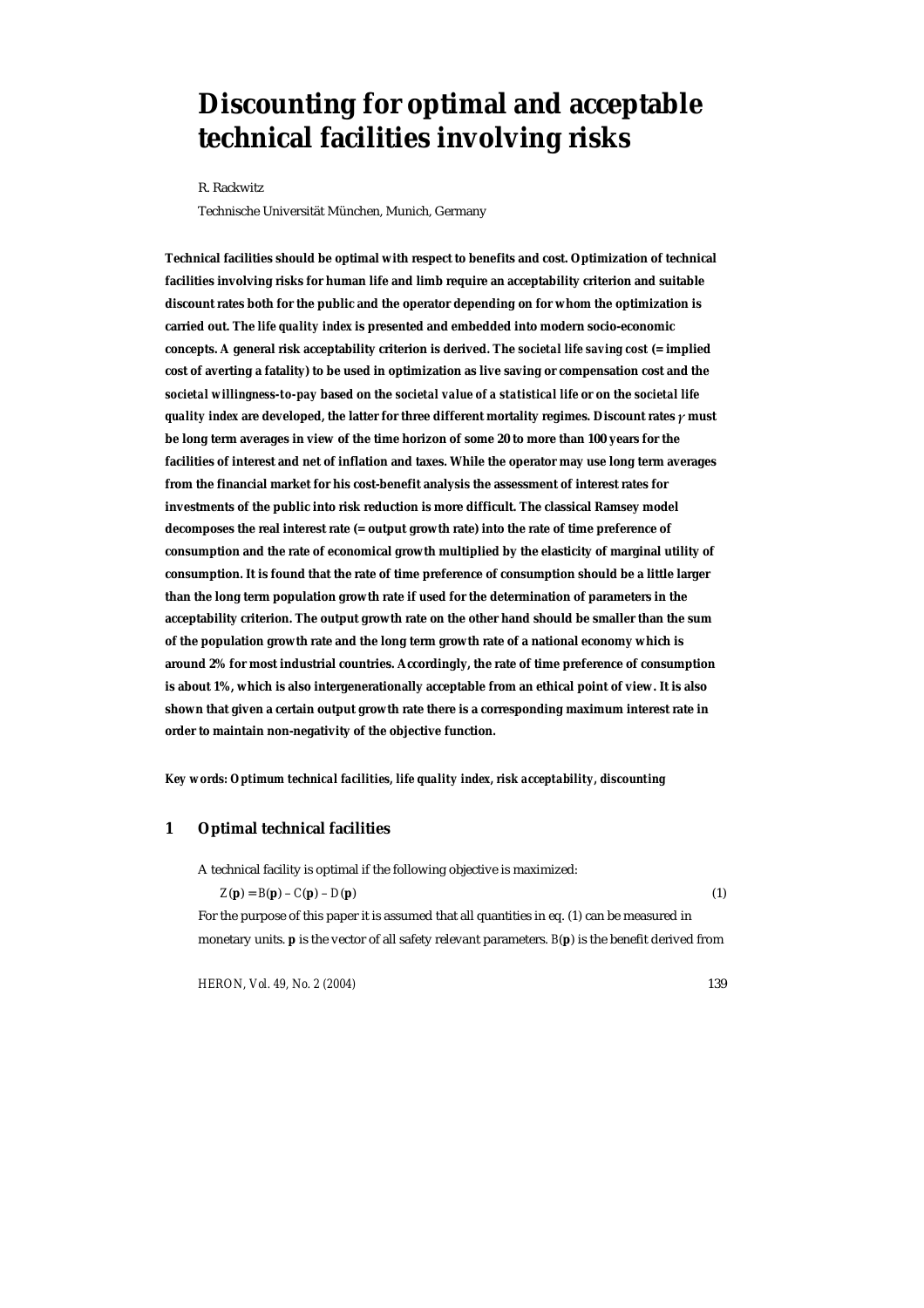the existence of the facility, *C*(**p**) is the cost of design and construction and *D*(**p**) is the cost in case of failure. Statistical decision theory dictates that expected values are to be taken. In the following it is assumed that *B*(**p**), *C*(**p**) and *D*(**p**) are differentiable in each component of **p** The cost may differ for the different parties involved and having economic objectives, e.g. the owner, the builder, the user and society. A facility makes sense only if *Z*(**p**) is positive within certain parameter ranges for all parties involved.

The facility has to be optimized during design and construction at the decision point, i.e. at time  $t = 0$ . Therefore, all cost need to be discounted. A continuous discounting function, the discount factor, is assumed which is accurate enough for all practical purposes

$$
\delta(t) = \exp\left[-\int_0^t \gamma(\tau) d\tau\right] = \exp\left[-\gamma t\right] \tag{2}
$$

where  $\gamma = \gamma$  *(t)* is the time-independent interest rate.

In general, one has to distinguish between two replacement strategies, one where *the facility is given up after service or failure* and one where the *facility is systematically replaced after failure*. Further, we distinguish between facilities which *fail upon completion or never* and facilities which *fail at a random point in time* much later due to service loads, extreme external disturbances or deterioration. The option failure upon completion or never implies that loads and resistances on the facility are time-invariant. Reconstruction times are assumed to be negligibly short. For simplicity, the objective function is only derived for the special case of failure under external disturbances and systematic reconstruction. Assume random events in time forming a renewal process. The times between failure events are independent and have probability density  $f(t)$ ,  $t \ge 0$ . For constant benefit per time unit  $b(t) = b$  and  $f_n(t, \mathbf{p})$  the density of the time to the n-th renewal an objective function can be derived by making use of the convolution theorem for Laplace transforms. Laplace transforms are defined by  $f^*(\gamma) = \int_0^\infty e^{-\gamma t} f(t) dt$  and there is  $0 \le f^*(y) \le 1$  if  $f(t)$  is a probability density and  $f^*(0) = 1$  and  $f^*(\infty) = 0$ . In the transformed space there is  $h^*(\gamma) = f(\gamma)^* g^*(\gamma)$  for  $h(t) = \int_0^\infty f(t-\tau) g(\tau) d\tau$ , an operation necessary to determine  $f_n(t)$ . The simplicity of this operation is the main reason why a continuous discounting function is used. Direct discrete discounting is already considered in [13] by making use of generating functions. Then, one derives

$$
Z(\mathbf{p}) = \int_0^\infty be^{-\gamma t} dt - C(\mathbf{p}) - (C(\mathbf{p}) + H) \sum_{n=1}^\infty \int_0^\infty e^{-\gamma t} f_n(t, \mathbf{p}) dt
$$
  
=  $\frac{b}{\gamma} - C(\mathbf{p}) - (C(\mathbf{p}) + H) \frac{f^*(\gamma, \mathbf{p})}{1 - f^*(\gamma, \mathbf{p})} = \frac{b}{\gamma} - C(\mathbf{p}) - (C(\mathbf{p}) + H)h^*(\gamma, \mathbf{p})$  (3)

where  $f^*(\gamma, \mathbf{p})$  is the Laplace transform of  $f(\mathbf{r}, \mathbf{p})$  and  $h^*(\gamma, \mathbf{p})$  is the Laplace transform of the renewal density (renewal intensity)  $h(t, \mathbf{p})$ . *H* is the monetary loss in case of failure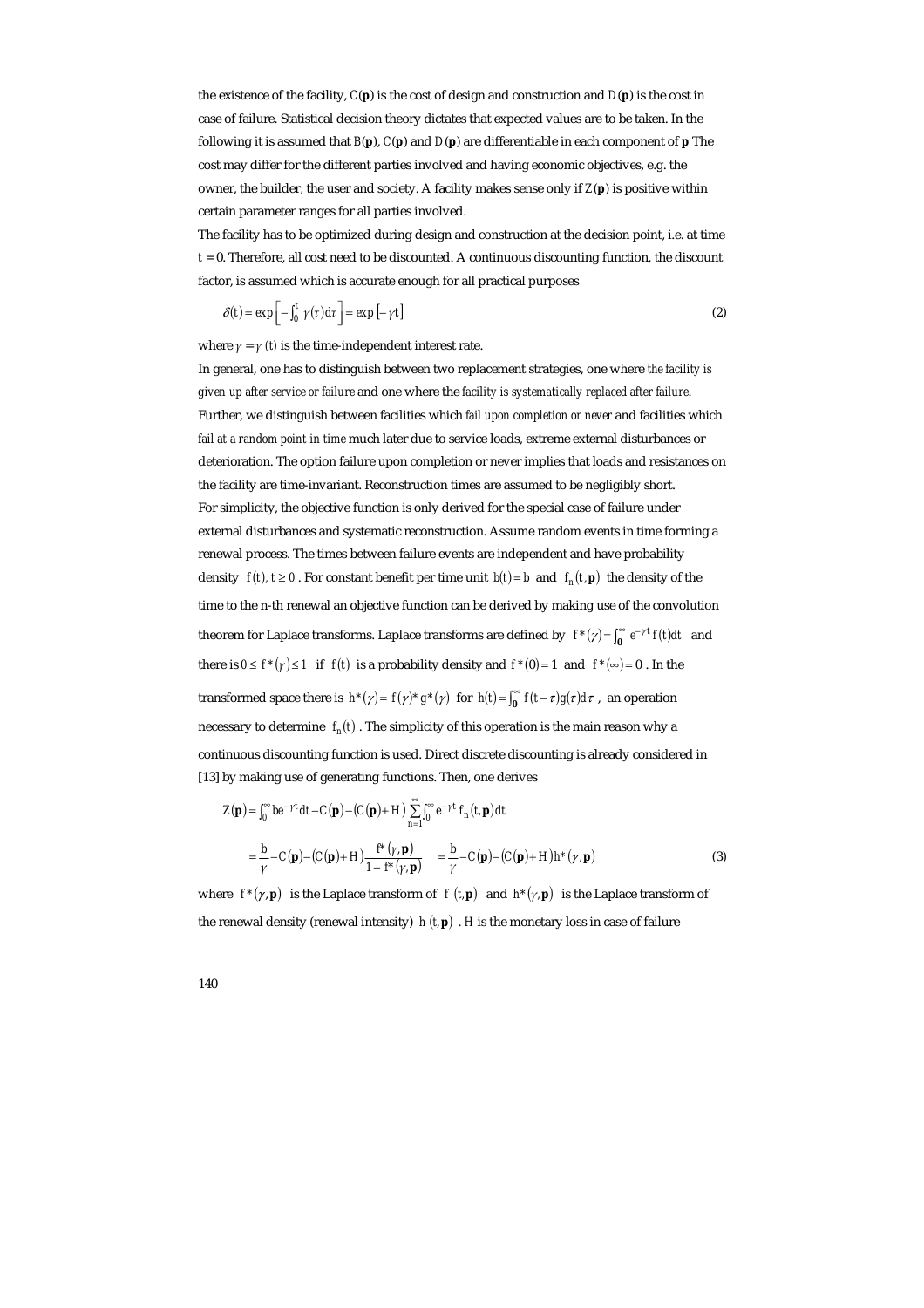including direct failure cost, loss of business and, of course, the cost to reduce the risk to human life and limb. If, in particular, at an extreme Poissonian loading event (e.g. flood, wind storm, earthquake, explosion) failure occurs with probability  $P_f(\mathbf{p})$  one obtains for independent failure events [15] [39] :

$$
h^*(\gamma, \mathbf{p}) = \sum_{\mathbf{p}}^{\infty} f^*(\gamma) P_f(\mathbf{p}) \Big[ f^*(\gamma) R_f(\mathbf{p}) \Big]^{n-1} = \frac{P_f(\mathbf{p}) f^*(\gamma)}{1 - R_f(\mathbf{p}) f^*(\gamma)} = \frac{\lambda P_f(\mathbf{p})}{\gamma}
$$
(4)

with  $R_f(\mathbf{p}) = 1 - P_f(\mathbf{p})$  and  $f^*(\gamma) = \frac{\lambda}{\gamma + \lambda}$  for  $f(t) = \lambda \exp[-\lambda t]$ . An important asymptotic

result for arbitrary failure models is

$$
\lim_{t \to \infty} h(t, \mathbf{p}) = \lim_{\gamma \to 0} \gamma h^*(\gamma, \mathbf{p}) = \frac{1}{E[T(\mathbf{p})]}
$$
(5)

where  $E[T(\mathbf{p})]$  is the mean time between renewal.

The precise details of this and more general renewal models can be found in [33] . Many other objective functions can be formulated. For example, serviceability failure, obsolescence, aging, deterioration and inspection and maintenance and finite service times can be dealt with (see [33] [34] [44] ). Benefit and damage term can be functions of time [16] [45] [49] . Also, multiple mode failures (series systems) with stationary failure models or even non-stationary failure models can be considered [36] .

In accordance with economic theory benefits and (expected) cost should be discounted by the same rate as done above. Different parties, e.g. the owner, operator or the public, may, however, use different rates. While the owner or operator may take interest rates from the financial market the assessment of the interest rate for an optimization in the name of the public is difficult. The requirement that the objective function must be non-negative leads immediately to the conclusion that the interest rate must have an upper bound  $\gamma_{\text{max}}$  depending on the benefit rate  $b = \beta C(\mathbf{p})$  (see [16]). For the model in eq. (4) we have

$$
\frac{\beta C(\mathbf{p})}{\gamma} - C(\mathbf{p}) - (C(\mathbf{p}) + H) \frac{\lambda P_f(\mathbf{p})}{\gamma} = 0
$$
\n(6)

and, therefore, by solving for  $\gamma$  and given (optimal)  $\mathbf{p} = \mathbf{p}^*$ 

$$
\gamma < \gamma_{\text{max}} < \beta - \lambda P_f(\mathbf{p}) \left( 1 + \frac{H}{C(\mathbf{p})} \right) \tag{7}
$$

implying  $\gamma < \beta$  for  $\lambda P_f(\mathbf{p}) \ll \beta$ . It follows that the benefit rate  $\beta$  must be slightly larger than

 $\gamma_{\text{max}}$ . From eq. (6) one also concludes that there must be  $\gamma > 0$  because the limit  $\gamma \to 0^+$  is  $\pm \infty$ or at least undefined. The quantification of public interest rates  $\gamma_{max} < \beta$  will be discussed in detail in the paper. Any optimization of cost and benefits must include the cost to reduce the risk to human life and limb and, possibly, a criterion setting a limit which is generally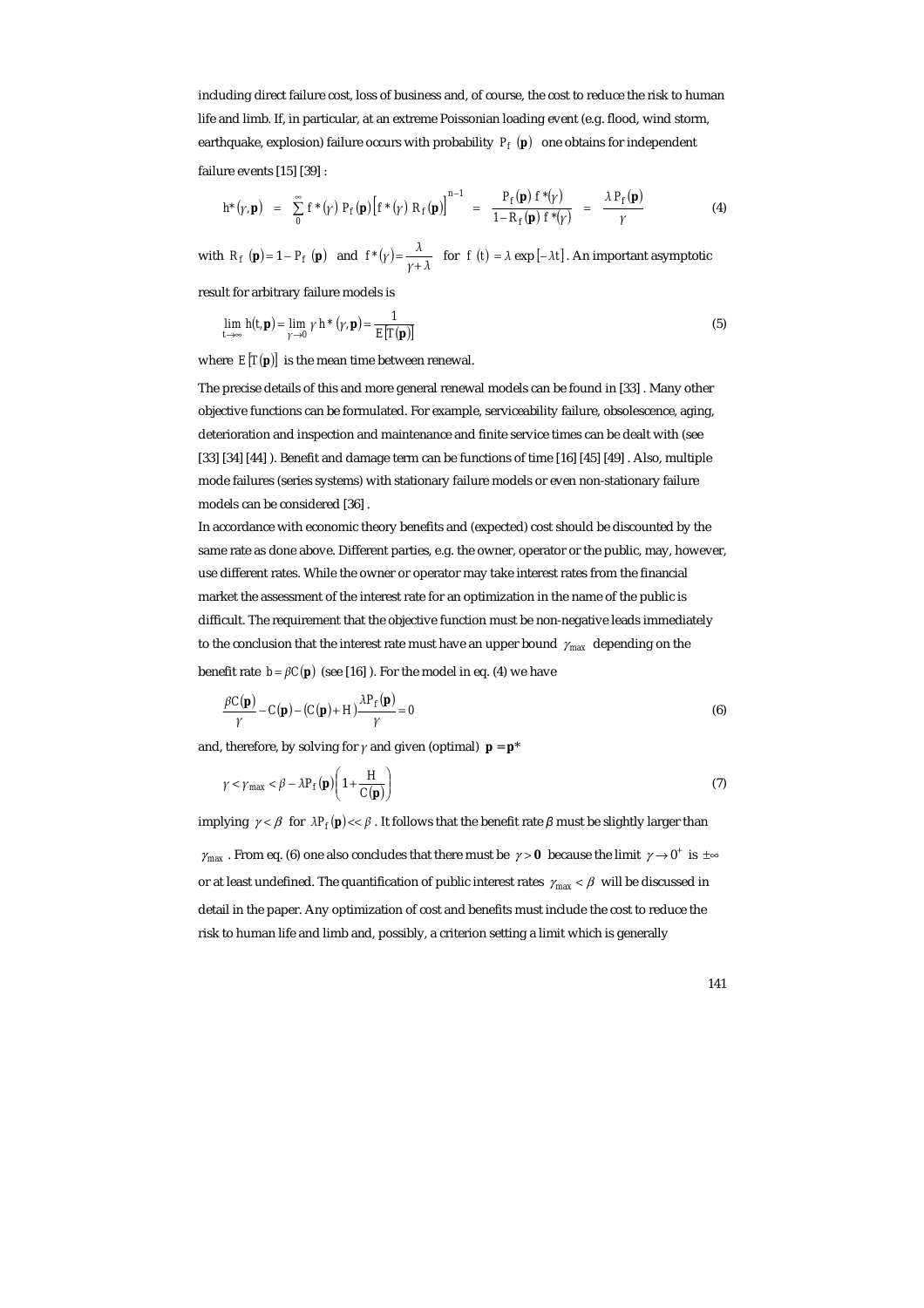acceptable. A new approach based on the so-called life quality index and health-oriented economics will be developed and discussed.

## **2 Rational socio-economically based risk acceptance criteria – the life quality index**

The question of limiting the risks to human lives is essentially the question of how much society is willing to pay and can afford to *"reduce the probability of premature death by some intervention changing the behavior and/or technology of individuals or organizations"* [46] . Further, any argumentation must be within the framework of our moral and ethical principles as laid down in our constitutions and elsewhere including everyone's right to live, the right of a free development of her/his personality and the democratic equality principle. It is clear that only involuntary risks, i.e. risks to which an anonymous member of society is exposed involuntarily from its technical or natural environment, can reasonably be discussed here. Cantril [9] and similar more recent studies conclude from empirical studies that long life and wealth are among the primary concerns of humans in a modern society. Life expectancy at birth (mean time from birth to death) *e* is the area under the survivor curve (survival function)

$$
\ell(a) = \exp\left[-\int_0^a \mu(t) dt\right], \text{ i.e.}
$$

$$
e = e(0) = \int_0^{a_u} \ell(a) da \tag{8}
$$

where  $a_u$  = largest age considered and  $\mu(a)$  = age dependent mortality or force of mortality. Another suitable indicator of the quality of life is the gross domestic product (GDP) per capita and year. The GDP is roughly the sum of all incomes created by labor and capital (stored labor) in a country during a year. It provides the infrastructure of a country, its social structure, its cultural and educational offers, its ecological conditions among others but also the means for the individual enjoyment of life by consumption. In most developed countries about 60±5% of the GDP is used privately, 20±5% by the state (e.g. for military, police and jurisdiction) and the rest for investments. The GDP also creates the possibilities to "purchase" additional life years through better medical care, improved safety in road and railway traffic, more safety in or around building facilities, more safety from hazardous technical activities, more safety from natural hazards, etc.. It does not matter whether those investments into "life saving" are carried out individually, voluntarily or enforced by regulation or by the state via taxes. If it is assumed that neither the share for the state nor the investments into depreciating production means can be reduced, only the part for private use is available for risk reduction. Therefore, the part available for risk reduction is  $g \approx 0.6$  GDP. The exact share for risk reduction must be determined separately for each country or group in a country.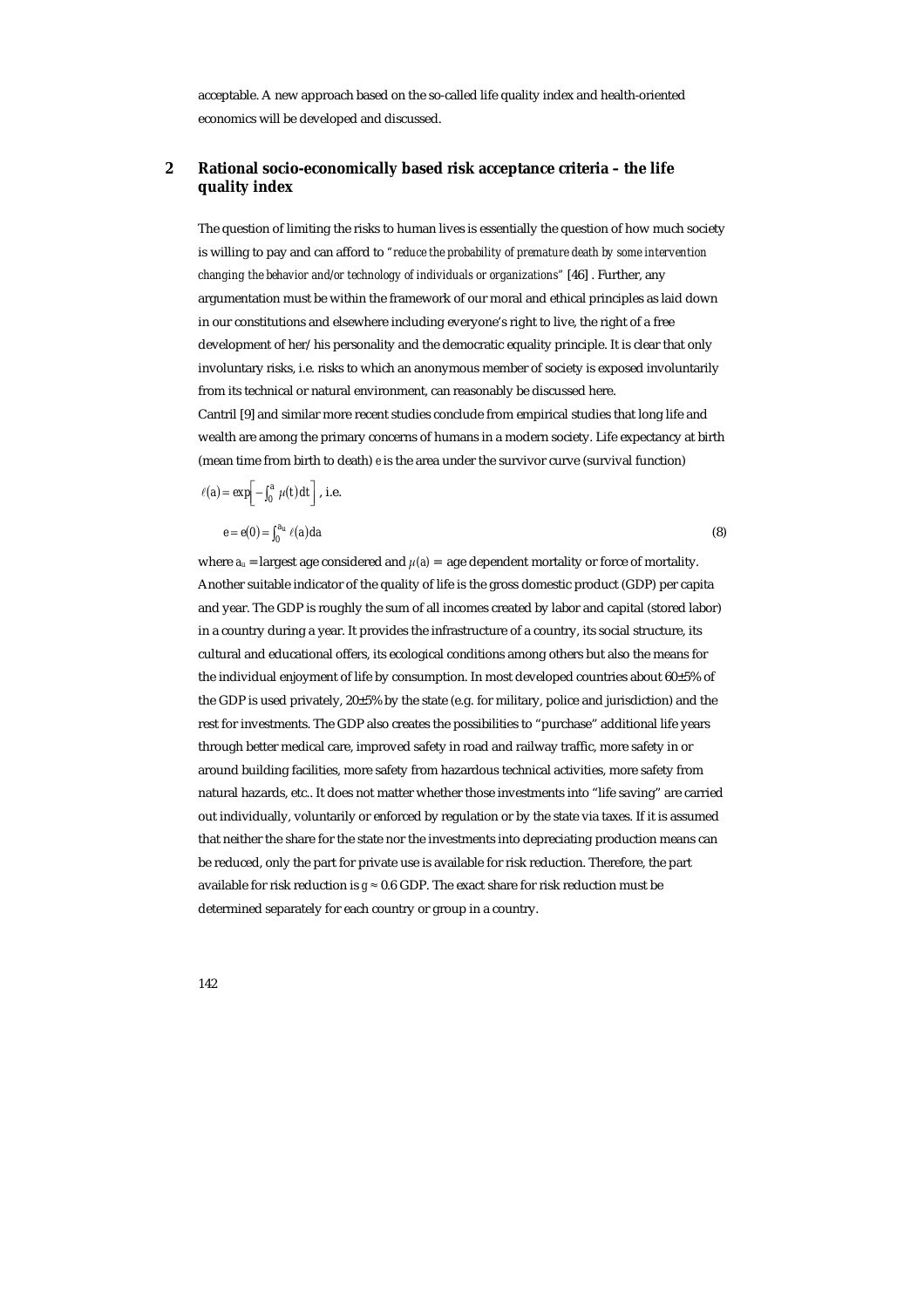In 1998 approximately 10% of the GDP were used for health care in industrialized countries [55]. Data for almost all other expenses for risk control and risk reduction, i.e. in road, railway and air traffic, in structural and fire safety, in protection against natural hazards, etc., are either absent or unreliable but some few more percent of the GDP are likely to be spent. Overall mortality (per year) is about 0.01 but only 3 in 10,000 are not due to natural causes. If one substracts from this number those deaths which are induced by voluntary risks (sports and some traffic accidents), then, the reduction of a mortality a little less than 0.0003 is the subject of our study.

Lind [22] sets out from a composite social indicator

$$
L = L \ (a, \ b, \ \ldots, \ e, \ \ldots) \tag{9}
$$

with *a*, *b*, ..., *e*, ... certain social indicators. Let it be differentiable so that:

$$
dL = \frac{\partial L}{\partial a} da + \frac{\partial L}{\partial b} db + ... + \frac{\partial L}{\partial e} de + ... \tag{10}
$$

If only the two factors mentioned before, that is *g* and *e*, are considered *dL* vanishes for

$$
dL = 0 \Rightarrow \frac{dg}{de} = -\frac{\frac{\partial L}{\partial e}}{\frac{\partial L}{\partial g}}
$$
(11)

implying that a change in *e* should be compensated for by an appropriate change in *g*. Any investment (reduction by *dg*) into life saving must be compensated by a gain *de* in life expectancy so that *L* remains unchanged or vice versa. Assume that *L* is the product of a function of *g* (as a measure of the quality of life) and another function of the time  $t = (1 - w)e$  to enjoy life (as a measure of the quantity of life) where *w* is the time to be spent in paid work. The individual can now increase leisure time by either increasing life expectancy by risk reduction or by reducing the time spent in economic production which generally means smaller income. Assume then that the quantity *w* is chosen such that *L* is maximized. This appears to be a reasonable assumption because most work is dull, boring, troublesome and sometimes dangerous. One also can draw on a historical argument. In 1870 the yearly time spent in work was 2900 hours, in 1950 still 2000 but at present only 1600 on average. Simultaneously, life expectancy rose from 45 to almost 80 years due to the advances in medical sciences, nutrition and sanitary installations and the GDP increased from some 2,000 PPPUS\$ well beyond 20,000 PPPUS\$ due to higher productivity [27] . Here, US\$ as currency unit corrected for purchasing power parity are used throughout. Higher life quality, therefore, was not only achieved through longer lives and higher consumption but also by significantly more leisure time. It has even been argued repeatedly on philosophical, sociological and economical levels that time for leisure is the ultimate source of life quality[57] .

Then, some elegant mathematical derivation in [25] lead to the traditional form of the *Life Quality Index (LQI)*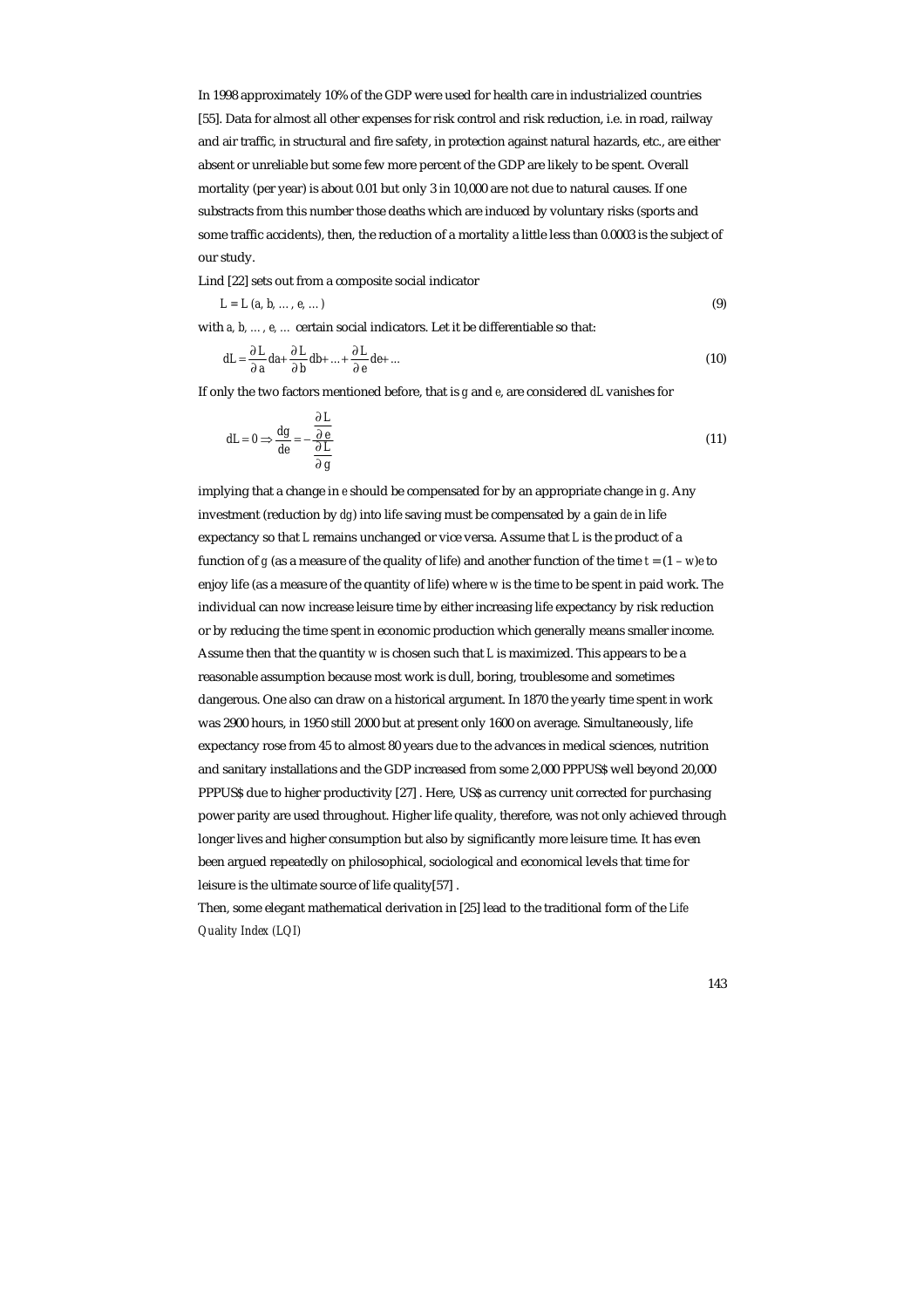$$
L \propto \frac{g^q}{q} e \tag{12}
$$

where, for later convenience,  $q = \frac{w}{1 - w}$ . The fraction of time *w* of *e* necessary for paid work varies between 0.12 and 0.25 (see [34] for estimates of *w* for different countries). Nathwani et al. (1997) assume that  $L = f(g)h(t)$  with  $t = (1 - w)e$  and where *t* is the fraction of life devoted to leisure and *we* the fraction of life devoted to paid work. Thus, the LQI is a product of a function *f*(*g*) measuring life quality and a function *h*(*t*) measuring the duration of enjoyment of life.

Defining relative changes in the LQI by  $\frac{dL}{L} = \frac{g}{f(g)} \frac{df(g)}{dg}$  $(t)$  $(t)$  $\frac{dt}{t} = k_g \frac{dg}{g} + k_t \frac{dt}{t}$ *dt dt dh t h t t g dg dg df g f g g*  $\frac{dL}{L} = \frac{g}{f(g)} \frac{df(g)}{dg} \frac{dg}{g} + \frac{t}{h(t)} \frac{dh(t)}{dt} \frac{dt}{t} = k_g \frac{dg}{g} + k_t \frac{dt}{t}$  and

setting  $k_g/k_t = const.$  according to the universality requirement, one finds two differential

equations 
$$
k_g \equiv \frac{g}{f(g)} \frac{df(g)}{dg} = c_1
$$
 and  $k_t \equiv \frac{t}{h(t)} \frac{dh(t)}{dt} = c_2$  with solutions  $f(g) = g^{c_1}$  and

 $h(t) = t^{c_2} = ((1 - w)e)^{c_2}$ . Assume further that  $g \propto cw$  where *c* is the productivity of work.

*"Presumably, people on the average work just enough so that the marginal value of wealth produced, or income earned, is equal to the marginal value of the time they lose when at work "* [25] . Consequently, people who work, possibly together with their families, optimize work and leisure time, i.e. their LQI. From  $\frac{dL}{dw} = 0$  one determines  $c_1 = c_2 \frac{w}{1 - w}$  which together with  $c_1 + c_2 = 1$  results in  $L = g^w e^{1 - w} (1 - w)^{1 - w} \approx g^w e^{1 - w}$ .

Additionally, we take the  $1/(1 - w)$ -th root and divide  $g<sup>q</sup>$  by  $q = \frac{w}{1 - w}$  which gives eq. (12). Dividing *gq* by *q* removes a minor inconsisteney of the original form because persons with the

same *g* and *e* but larger *w* would have higher life quality.

Using eq. (11) yields a general acceptance criterion for investments into projects for risk reduction:

$$
\frac{dg}{g} + \frac{1}{q} \frac{de}{e} \ge 0
$$
\n(13)

The equality in (13) gives an indication of what is *necessary* and *affordable* to a society for life saving undertakings, projects having "<" are not admissible. The latter projects would, in fact, be life-consuming and, thus, be in conflict with the constitutional right to live. Whenever a given incremental increase in life expectancy by some life saving operation (positive *de*) is associated with larger than optimal incremental cost (negative *dg*) one should invest into alternatives of life saving. If a given positive *de* can be achieved with less than required by eq. (13) it should be done, of course. Eq. (13) is easy to interpret. For example, a 1% increase in life expectancy requires yearly investments of about 5% of  $g$  for  $q = 0.2$ . From a practical point of view it is important that all quantities on the right-hand side of eq. (13) are easily available and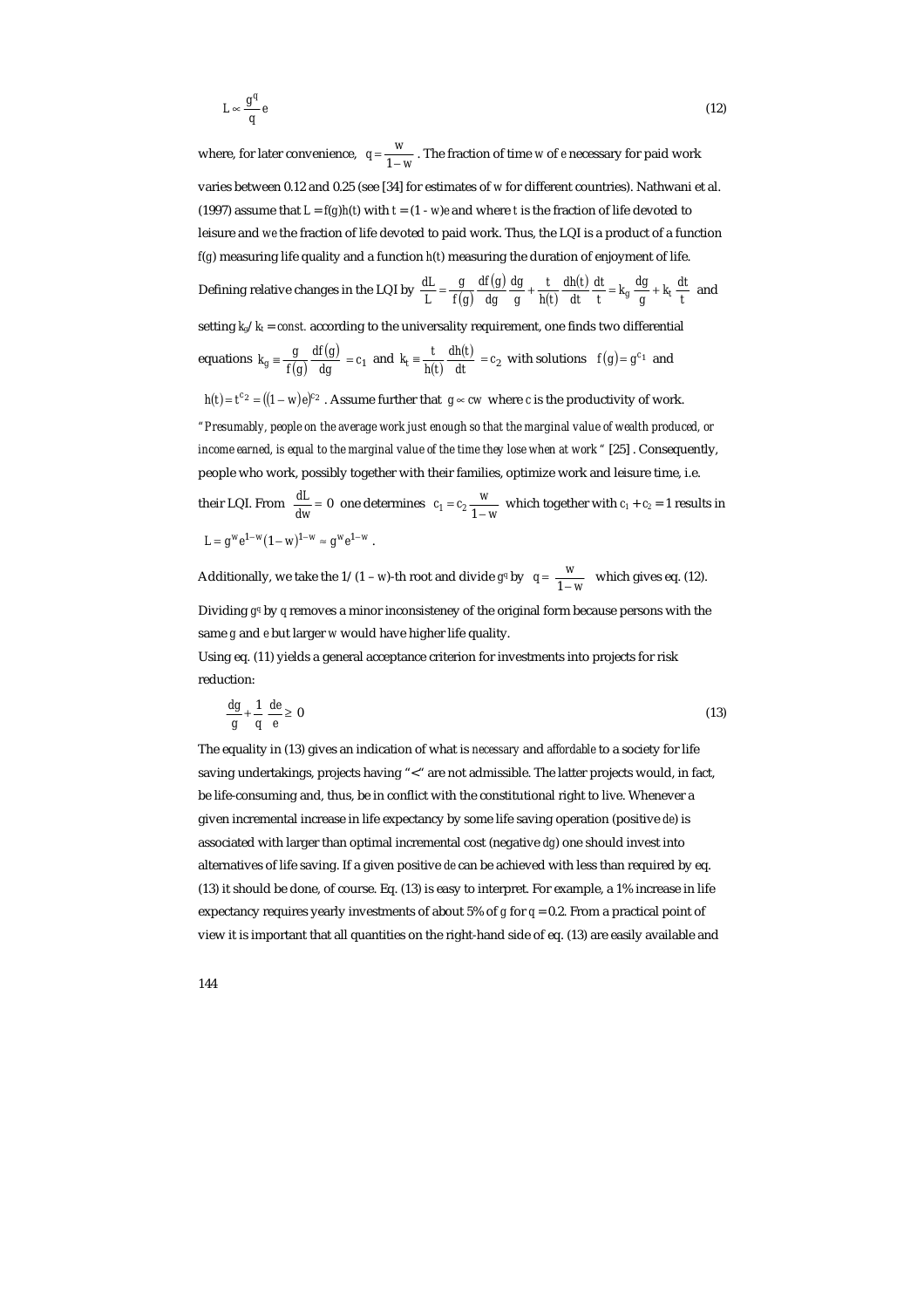can be updated any time. The democratic equality principle dictates that average values for *g*, *e* and *w* have to be taken. Any deviations from average values for any specific group of people need to be justified carefully if eq. (13) is applied to projects with involuntary risks. There is a certain dilemma arising from the actual unequal distribution of wealth and life expectancy in a society. A certain group in a society may benefit from safety interventions more than another. Then, it should be fair that the "gainers" compensate the "losers" so that their LQI is at least maintained. For example, in projects where certain groups of people must take higher risks, voluntarily or involuntarily, it should be fair to provide compensation by higher incomes or more leisure time. One even may follow a requirement in [24] which states that the "gainers" should still have some left over. Similar "solidarity" principles should also apply if only a certain group in society is exposed to some hazards. Much further discussion is provided in [21] and [25] .

Life quality clearly has more dimensions than consumption, life expectancy and leisure time. Values such as personal well-being, good family relationships, a healthy ecological environment, cultural heritage and many other values cannot be measured by the life quality index. However, we only intend to derive a criterion helping to balance conflicting aims in a rational manner.

Practical application of eq. (13) requires estimation of *dg/g* and *de/e*. In general, the cost involved in some life saving operation can be determined easily. The estimation of the effect of a life saving operation is more difficult. We start by estimating the cost of averting a fatality in terms of the gain in life expectancy *∆e*. The cost of the safety measure is expressed as a reduction *∆g* of the GDP. This *life saving cost* (*LSC*)or *implied cost of averting a fatality* (*ICAF*) can be obtained from the equality of eq. (13) after separation and integration from *g* to  $g + \Delta g$  and *e* to  $e + \Delta e$  i.e. the cost *∆C = - ∆g* per year to extend a person's life by *∆e* is:

$$
\Delta C = -\Delta g = g \left[ 1 - \left( 1 + \frac{\Delta e}{e} \right)^{-\frac{1}{q}} \right]
$$

Because *∆C* is a yearly cost and the (undiscounted) *LSC* has to be spent for safety related investments into technical projects at the decision point  $t = 0$ , one should multiply by  $e_r = Ae$  and

$$
LSC(e_r) = g \left[ 1 - \left( 1 + \frac{e_r}{e} \right)^{-\frac{1}{q}} \right] e_r \tag{14}
$$

follows. The societal equality principle prohibits to differentiate with respect to special ages within a group. The conditional (remaining) life expectancy given that the person has survived up to age *a* is:

$$
e(a) = \int_{a}^{a_u} \frac{\ell(t)}{\ell(a)} dt = \frac{1}{\ell(a)} \int_{a}^{a_u} exp\left[-\int_{0}^{t} \mu(\tau) d\tau\right] dt
$$
 (15)

145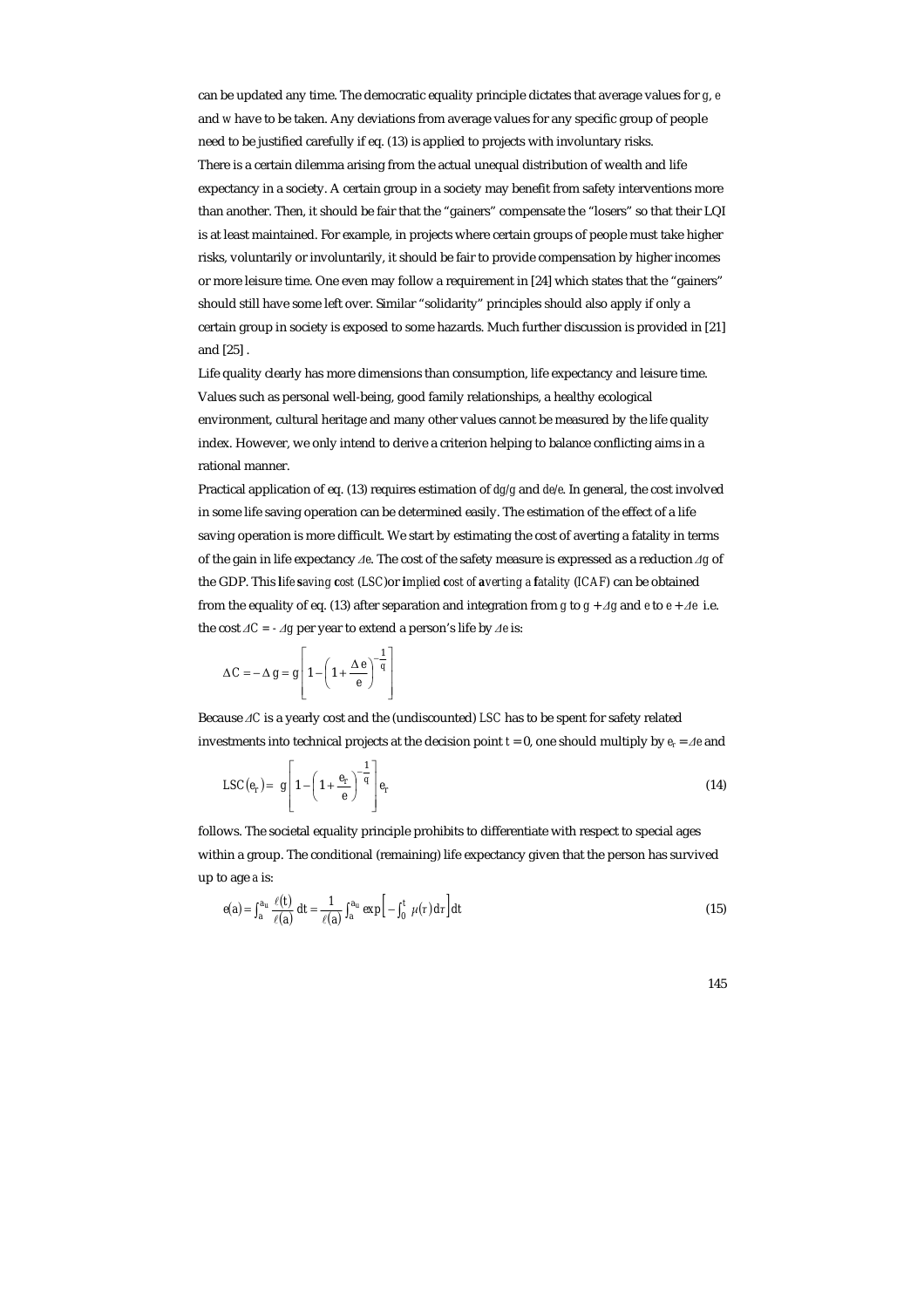Therefore, averaging the remaining life expectancy over the age distribution leads to the *societal life saving cost* (*SLSC*)

$$
S LSC = \int_0^{a_u} LSC\left(e(a)\right)h\left(a, n\right)da\tag{16}
$$

where *h*(*a*, *n*) is the density of the age distribution of the population with *n* its population growth rate. The density of the age distribution can be obtained from life tables. For a stable population it is given by:

$$
h(a,n) = \frac{\exp\left[-\left|na\right| \ell(a)}{\int_0^{a_u} \exp\left[-\left|na\right| \ell(a)\right) da} \tag{17}
$$

A stationary population is obtained for  $n = 0$  so that  $h(a) = \ell(a) / e$ . In countries with a fully developed social system *SLCS* is approximately the amount to support the (not working) relatives of the victims of an event by the social system, mostly by redistribution. If no social system is present, it is useful to think of the amount an insurance should cover after an event. For example, if *GDP* ≈ 25,000 PPP US\$ and thus, *g* ≈ 15,000 PPP US\$, *e* ≈ 77 years and *w* ≈ 0.14 one calculates *SLSC* ≈ 600,000 PPP US\$.

The direct quantification of *de*/*e* is difficult but there is a good approximation if life saving operations result in certain forms of small changes of age-dependent mortality rates. We start with the assumption that crude mortality is changed by *dm*. For a (small) uniform proportional change, i.e.  $dm = \pi m$  or  $\pi = dm - m$  in age dependent mortality  $\mu(a)$  i.e.  $\mu_{\pi}(a) = \mu(a) (1+\pi)$  the change in *de*/*e* is [20]

$$
\frac{de}{e} \approx \frac{\frac{d}{d\pi} \int_0^{a_u} \exp\left[-\int_0^a (\mu(\tau)(1+\pi)) d\tau\right] da|_{\pi=0}}{\int_0^{a_u} \ell(a) da} \pi = \frac{\frac{d}{d\pi} \int_0^{a_u} \ell(a)^{1+\pi} da|_{\pi=0}}{\int_0^{a_u} \ell(a) da}
$$

$$
= -\frac{\int_0^{a_u} \ln(\ell(a)) \ell(a) da}{\int_0^{a_u} \ell(a) da} \pi = -c_\pi \frac{dm}{m} = -C_\pi dm \tag{18}
$$

where  $c<sub>\pi</sub>$   $\approx$  0.15 (developed countries) to more than 0.5 (some developing countries) depending on the age structure and life expectancy of the group and therefore  $C<sub>\pi</sub> \approx 0.15$  (see [34] for more details). This scheme places the majority of the profit of a mortality reduction on older people and, therefore, is considered as not compatible with the equality principle in modern societies. However, if mortality is delayed as for some air pollution substances it may very well be used as an approximation. Eq. (18) and the like are valid for positive as well as negative *dm*. Alternatively, one can assume that a (small) change *dm = ∆* in crude mortality distributes equally as a constant at all ages. Then,  $\mu$ (*a*) changes into  $\mu$ <sub>∆</sub>(*a*) =  $\mu$ (*a*) + ∆ and one has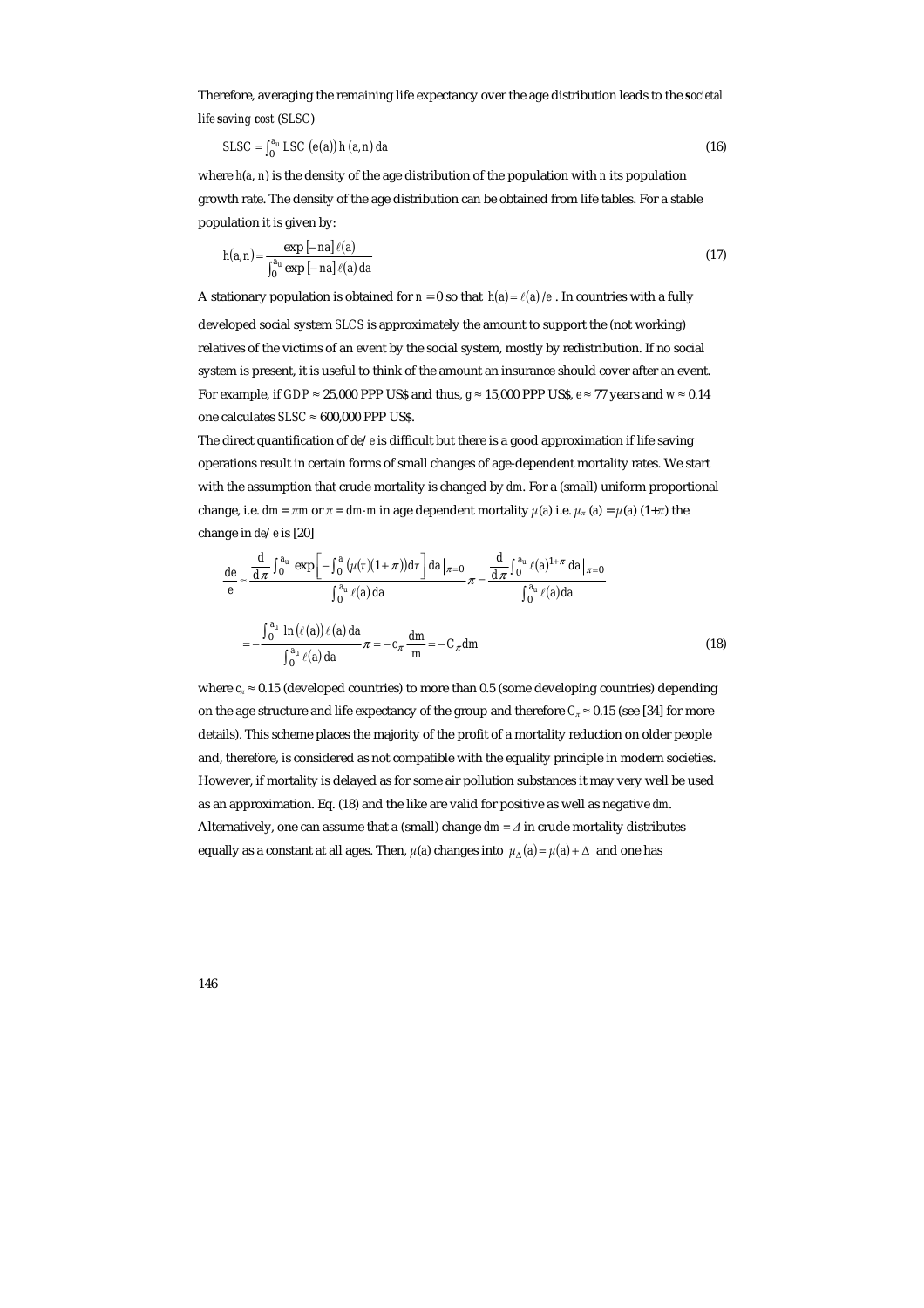$$
\frac{de}{e} \approx \frac{\frac{d}{d\Delta} \int_0^{a_u} \exp\left[-\int_0^a (\mu(\tau) + \Delta) d\tau\right] da_{|\Delta=0}}{\int_0^{a_u} \ell(a) da} \Delta
$$

$$
= -\frac{\int_0^{a_u} a\ell(a) da}{\int_0^{a_u} \ell(a) da} \Delta = -C_\Delta dm = -c_\Delta \frac{dm}{m}
$$
(19)

with  $c_{\Delta} = C_{\Delta} m$ . In this case the constants  $c_{\Delta}$  are around 0.35 ( $C_{\Delta} \approx 35$ ) for developed countries. For a given *dm* the changes in  $\frac{de}{e}$  become roughly twice as large. This must be expected because a constant change of  $\mu$ (*a*) in young ages has substantially more effect on life expectancy than in older ages. For technical applications, e.g. in structural reliability, industrial hazard protection, flood protection, earthquake-resistant design, etc., this is probably the most realistic and fair regime. The influence of the particular age distribution can be significant. Other mortality regimes can be thought of. For example, one can also consider age dependent mortality regimes if a change in mortality only affects those older than 60 years or any other age group as might be relevant in health-related public investments. The selection of the appropriate mortality regime turns out to be rather important in applications. Using eq. (18) or (19) in eq. (13) leads to the yearly cost of a risk-reducing intervention

$$
dC_Y = -dg = g\frac{1}{q}\frac{c_x}{m}dm = G_x dm
$$
\n(20)

The index "x" stands for either " $\pi$ ", " $\Delta$ " or any other mortality regime. With  $m = 0.01$  and  $c_{\pi} =$ 0.15 and  $c_4 \approx 0.35$  or  $c_\pi = 0.5$  but otherwise the same data as before one calculates  $G_4 \approx 1,300,000$ PPPUS\$ or *G<sup>∆</sup>* ≈ 3,200,000 PPPUS\$. The (yearly) quantity (20) is denoted as " *willingness-to-pay* " in health-oriented economical studies.

So far, we concentrated on life saving cost and the willingness-to-pay for averting fatalities and neglected the cost implied by injuries. This appears justified as the latter are relatively small. For instance, the study in [14] suggests that, for the United States, the cost of injury can be taken as 1000 US\$/person and 10000 US\$/person for minor and serious injury, respectively. These numbers are by orders of magnitude smaller than those determined on the basis of the LQI and by other approaches (see next section and table 3).

## **3 Further socio-economic considerations**

Health-related economics has developed similar concepts. Denote by  $c(\tau) > 0$  the consumption rate at age  $\tau$  and by  $u(c(\tau))$  the utility derived from consumption. Individuals tend to undervalue a prospect of future consumption as compared to that of present consumption. This is taken into account by discounting. The life time utility for a person at age *a* until she/he attains age *t* > *a* then is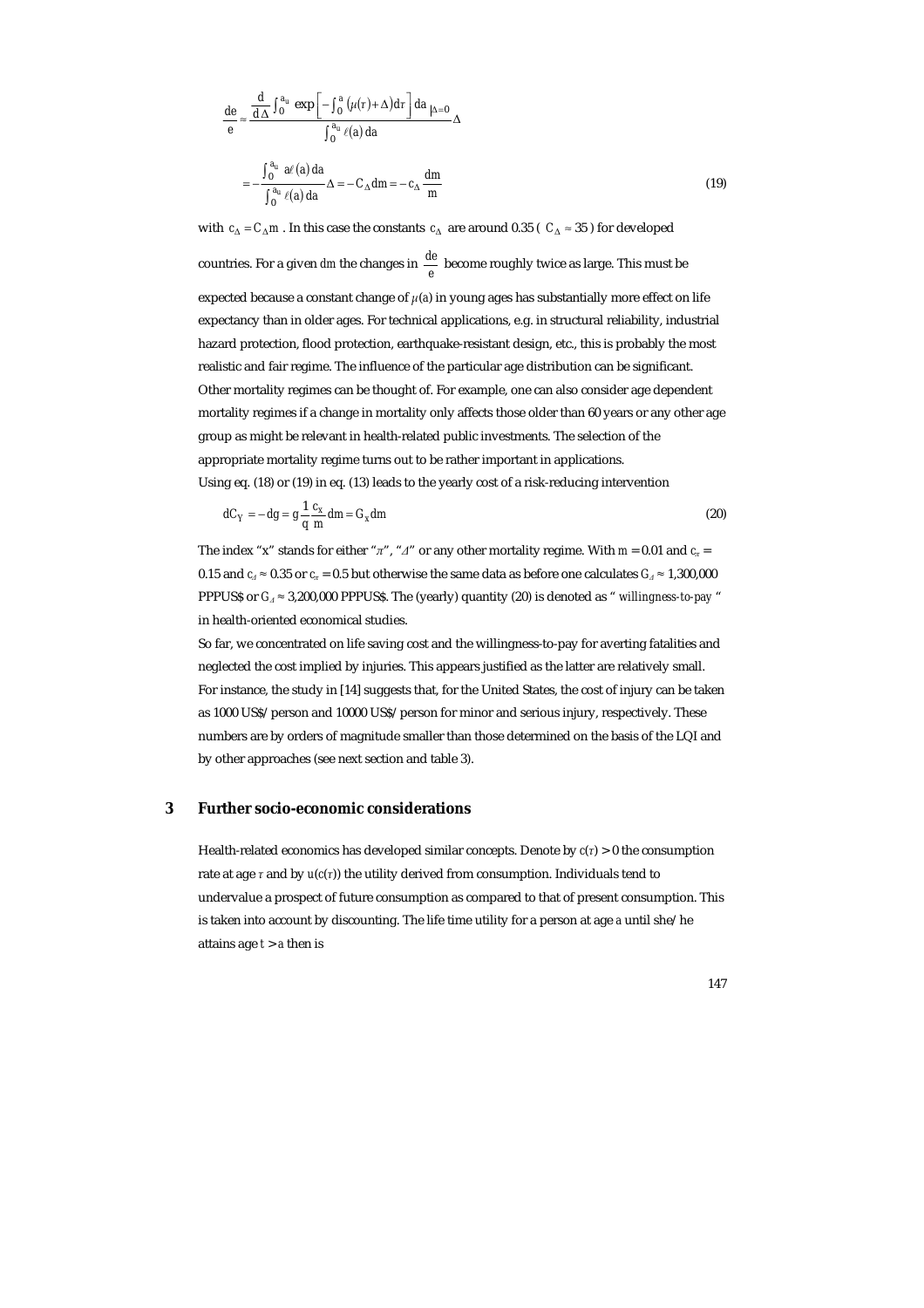$$
U(a,t) = \int_{a}^{t} u[c(\tau)] \exp\left[-\int_{a}^{\tau} \rho(\theta) d\theta\right] d\tau = \int_{a}^{t} u[c(\tau)] \exp\left[-\rho(\tau - a)\right] d\tau \tag{21}
$$

for constant  $\rho(\theta) = \rho$  Note that discounting is with respect to utility. It is assumed that consumption is not delayed, i.e. incomes are not transformed into bequests. *ρ* should be conceptually distinguished from a financial interest rate and is referred to as rate of time preference of consumption. A rate  $\rho > 0$  has been interpreted as the effect of human impatience, myopia, egoism, lack of telescopic faculty, etc. It is partially justified because there is uncertainty about one's future. The economics literature also states that if no such "discounting" is applied more emphasis on the well being of future generations is placed rather than improving welfare of those alive at present, assuming economic growth. Exponential population growth with rate *n* can be considered by replacing *ρ* by *ρ - n* taking into account that families are by a factor *exp[nt]* larger at a later time *t* > 0. Exponential population growth can easily be verified from the data collected in [27] . The correction  $\rho > n$  appears always necessary, simply because future generations are expected to be larger recalling that utility of consumption is always referred to a single person. As mentioned, future generations are also wealthier due to economic growth. Therefore, one should add the exponential growth rate  $\zeta$  or, alternatively, one thinks of *ρ* to include economic growth by ζ. Exponential growth can again be verified from the data in [27] as a good approximation. In contrast to [35] the economic growth rate is taken into account explicitely. A rate  $\rho$  +  $\zeta$  > *n* is necessary for eq. (21) to converge if future generations are included, i.e. if the utility integral must be extended to  $t\rightarrow\infty$ .  $\rho$  is reported to be between 1 and 4% for health related investments, with tendency to lower values [51]. Empirical estimates reflecting pure consumption behavior vary considerably but are in part significantly larger [19]. The expected remaining present value life time utility at age *a* (conditional on having survived until *ρ*) then is (see [3] [41] [38] [11])

$$
L(a) = E[U(a)] = \int_{a}^{a_u} \frac{f(t)}{\ell(a)} U(a, t) dt
$$
  
= 
$$
\frac{1}{\ell(a)} \int_{a}^{a_u} u[c(t)] \exp[-(\rho + \zeta - n)(t - a)] \ell(t) dt = u[c] e_d(a, \zeta, \rho, n)
$$
 (22)

where  $f(t)dt = \left(\mu(\tau) \exp\left[-\int_0^t \mu(\tau) d\tau\right]\right) dt$  is the probability of dying between age *t* and  $t + dt$ computed from life tables. The expression in the second line is obtained upon integration by

parts. Also, a constant consumption rate *c* independent of *t* has been introduced which can be shown to be optimal under perfect market conditions [41] . Note that *L*(*a*) is finite throughout due to  $a_u < \infty$ . The "discounted" life expectancy  $e_d$   $(a, \zeta, \rho, n)$  at age *a* can be computed from

$$
e_d\left(a,\zeta,\rho,n\right) = \frac{\exp\left((\rho+\zeta-n)a\right)}{\ell(a)}\int_a^{a_u} \exp\left[-\int_0^t \left(\mu(\tau)+(\rho+\zeta-n)\right)d\tau\right]dt\tag{23}
$$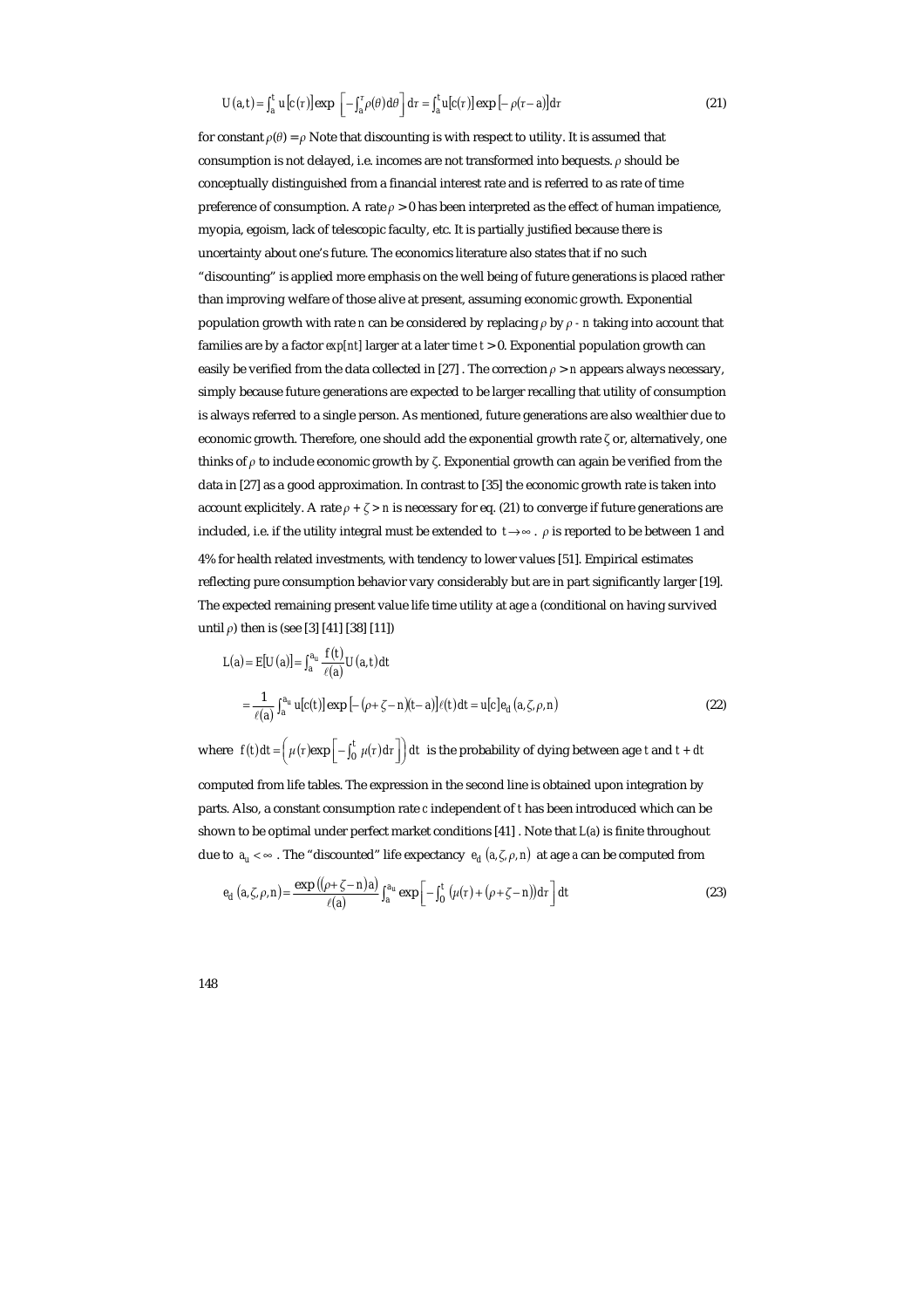"Discounting" affects  $e_d$   $(a,\zeta,\rho,n)$  primarily when  $\mu(\tau)$  is small (i.e. at young age) while it has little effect for larger  $\mu(\tau)$  at higher ages. It is important to recognize that "discounting" by  $\rho$  is initially with respect to *u*[*c*(*τ*)] but is formally included in the life expectancy term. Clearly, there is  $e_d (0,0,\rho,0) \leq e$  for  $\rho > 0$ . For simplification of presentation it is also assumed that the quantity  $\mu(\tau)$  and therefore also  $\ell(\tau)$  do not change over time, for example due to further progress in medical sciences.

For *u*[*c*] we select a power function

$$
u[c] = \frac{c^q - 1}{q} \tag{24}
$$

with 0 ≤ *q* ≤ 1 implying constant relative risk aversion according (CRRA) to Arrow-Pratt. The form of eq. (24) reflects the reasonable assumption that marginal utility  $\frac{du|c|}{dc} = c^{q-1}$  decays with consumption *c*. *u*[*c*] is a concave function (to the below) since  $\frac{du[c]}{dc} > 0$  for  $q \ge 0$  and

 $\frac{d^2u[c]}{dc^2}$  < 0 for *q* < 1. The value of *q* is further discussed below. For simplicity, we take *c* = *g* >> 1 . Shepard/Zeckhauser [41] now define the "value of a statistical life" at age *a* by converting eq. (22) into monetary units in dividing it by the marginal utility  $\frac{du(c(t))}{dc(t)} = u'[c(t)]$ :

$$
VSL(a) = \int_{a}^{a_u} \frac{u[c(t)]}{u'[c(t)]} \exp[-(\rho + \zeta - n)(t - a)t] \frac{\ell(t)}{\ell(a)} dt
$$
  
\n
$$
= \frac{u[c]}{u'[c]} \frac{1}{\ell(a)} \int_{a}^{a_u} \exp[-(\rho + \zeta - n)(t - a)] \ell(t) dt
$$
  
\n
$$
= \frac{g}{q} \frac{1}{\ell(a)} \int_{a}^{a_u} \exp[-(\rho + \zeta - n)(t - a)] \ell(t) dt = \frac{g}{q} e_d(a, \zeta, \rho, n)
$$
(25)

because  $\frac{u[c(t)]}{u'[c(t)]} = \frac{g}{q}$ *g*  $\frac{u(c(t))}{u'(c(t))} = \frac{g}{q}$ . It is seen that *VSL*(*a*) decays with age as  $e_d$  (*a,ζ*, *ρ*,*n*). The "willingness-to-

pay" has been defined as

 $WTP(a) = VLS(a) dm$  (26)

Obviously, the mortality regime in eq. (19) is assumed but a generalization to other mortality regimes should be possible. In analogy to Pandey/Nathwani [30] , and here we differ from the related economics literature, these quantities are averaged over the age distribution *h*(*a*, *n*) in a stable population in order to take proper account of the composition of the population exposed to natural or man-made hazards. This defines the "societal value of a statistical life"

$$
\overline{SVSL} = \frac{g}{q} \overline{E}(\zeta, \rho, n) \tag{27}
$$

| ÷ | ۰. |
|---|----|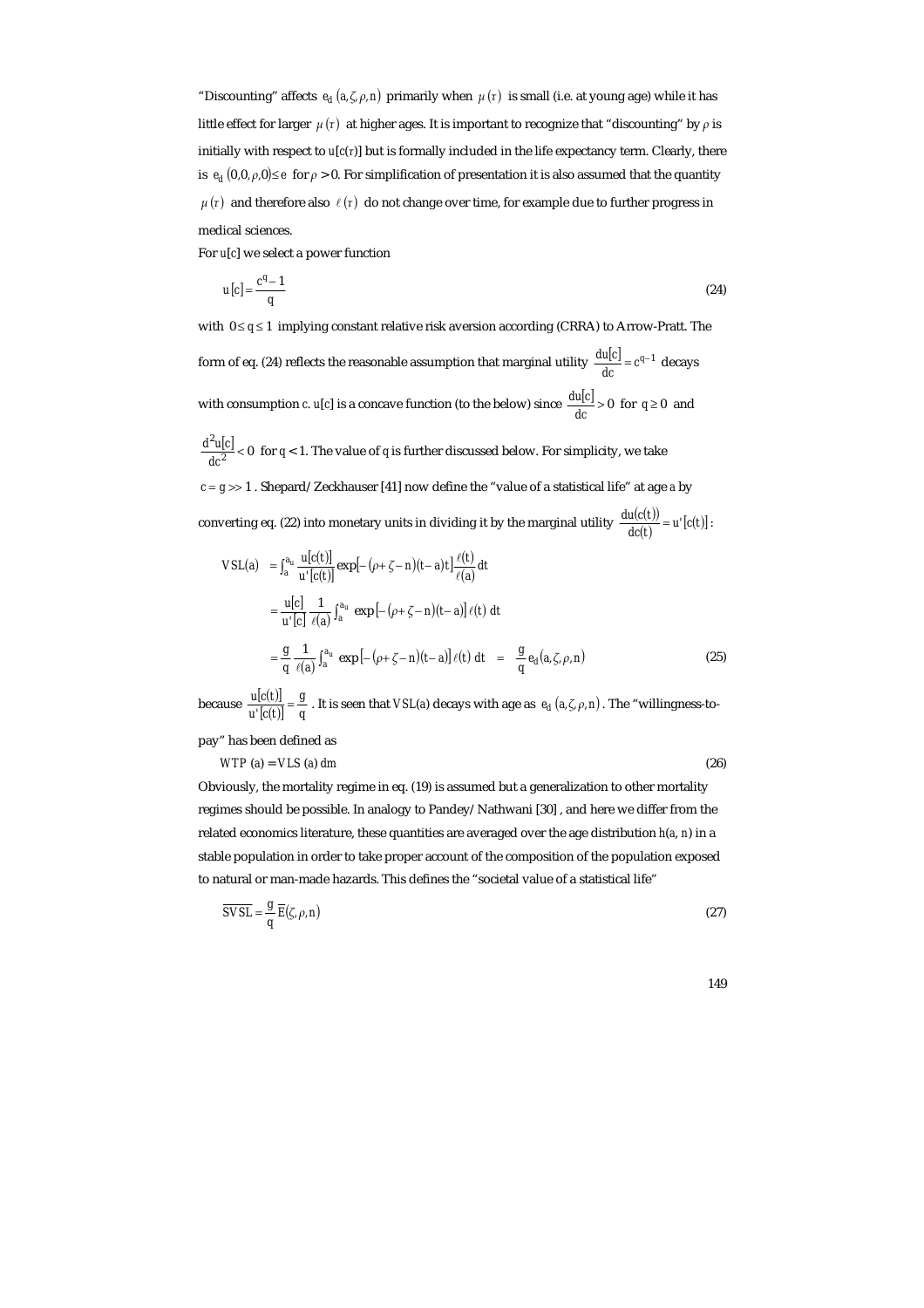with the age-averaged, discounted life expectancy

$$
\overline{E}(\zeta,\rho,n) = \int_0^{a_u} e_d(a,\zeta,\rho,n)h(a,n)da
$$
\n(28)

and the "societal willingness-to-pay" as:

$$
\overline{SWTP} = \overline{SVSL} \ dm \tag{29}
$$

For  $\rho = 0$  the averaged "discounted" life expectancy  $\overline{E}(\rho, n)$  is a quantity which is about 60% of *e* and considerably less than that for larger *ρ*. It is easily shown that the elasticity of *SVSL* with respect to income is one.

In this purely economic consideration it appears appropriate to define the equivalent to the *SLSC* as the undiscounted average lost earnings in case of death, i.e. the so-called "human capital", averaged over the age distribution eq. (15):

$$
SHC = g \int_0^{a_u} e(a) h(a, n) da
$$
 (30)

One can show that *SHC* is slightly larger than *SLSC*. Table 1 shows the *SVSL* for some selected countries as a function of *ρ* indicating the importance of a realistic assessment of *ρ.* 

*Table 1:*  $\overline{SVSL}$  10<sup>6</sup> in PPP US\$ for some countries for various  $\rho + \zeta$  (from recent complete life tables *from national statistical offices)* 

|    | 78    |       |       |       |       |
|----|-------|-------|-------|-------|-------|
|    |       | 78    | 80    | 78    | 77    |
|    | 0.37% | 0.27% | 0.17% | 0.55% | 0.90% |
|    | 14660 | 14460 | 15960 | 15470 | 22030 |
|    | 0.135 | 0.132 | 0.153 | 0.111 | 0.174 |
| 0% | 5.22  | 5.01  | 4.70  | 7.19  | 7.44  |
| 1% | 3.93  | 3.80  | 3.56  | 5.37  | 5.46  |
| 2% | 3.07  | 2.99  | 2.80  | 4.17  | 4.17  |
| 3% | 2.48  | 2.43  | 2.27  | 3.34  | 3.30  |
| 4% | 2.05  | 2.01  | 1.89  | 2.75  | 2.69  |
|    |       |       |       |       |       |

Inspection of eq. (22) with (24) and integrating over the age distribution *h* (*a*, *n*), however, reveals exactly eq. (12) with *e* replaced by  $\overline{E}(\zeta,\rho,n)$ . It has been called *Societal Life Quality Index* (*SLQI*) by Pandey/Nathwani [30].

$$
L_{\overline{E}} = \frac{g^q}{q} \int_0^{a^u} e_d(a, \zeta, \rho, n) h(a, n) da = \frac{g^q}{q} \overline{E}(\zeta, \rho, n)
$$
(31)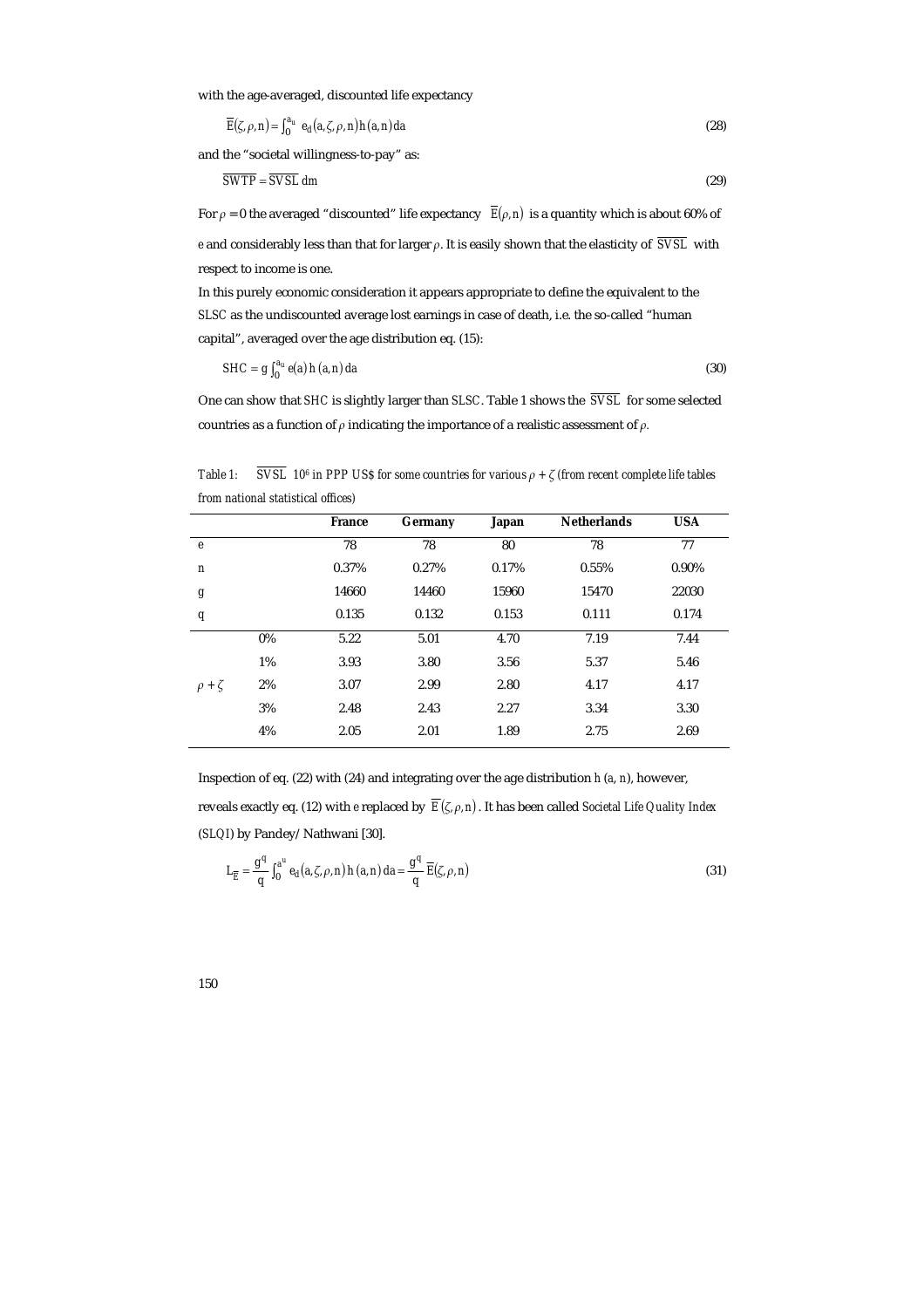It is to be emphasized that the SLQI, like the original LQI, is not a monetary quantity and has dimension "(US\$)*q* (years)". It should interpreted as a utility function. If divided by the marginal utility *u*'(*c*) it coincides with eq. (27).

The numerical value  $q = \frac{w}{1 - w}$  may be derived from the work-leisure optimization principle underlying eq. (12). Using this principle one obtains  $q \approx 0.2$  from estimates of *w* in [34] and elsewhere which agrees well with estimates used in [41] [11] (see also table 3 below). This magnitude of *q* has also been verified empirically (see, for example, [19]). It can be seen from table 3 below that societies with larger *g* generally work less whereas people in countries with smaller *g* work more in order to increase utility of consumption. However, in some countries more preferences are given to large earnings and thus large consumption whereas other societies prefer larger leisure time. Obviously, other secondary factors also affect the value of *q*. This is also supported by recent labor statistics [28] [29] [12]. It is noteworthy that the power function form of eq. (24) is also the result of the derivations for eq. (12). The reasoning in eqs. (9) to (13) offers the possibility to arrive at a slightly different criterion for the willingness-to-pay. Define a new coefficient relating changes in mortality to changes in averaged "discounted" life expectancies for given mortality regimes, similar to eq. (18) or (19):

$$
\frac{d\overline{E}}{\overline{E}} \approx \frac{\frac{d}{dx}\overline{E}(x)|_{x=0} x}{\overline{E}} = -C_{x\overline{E}}(\zeta,\rho,n)dm = -\frac{c_{x\overline{E}}(\zeta,\rho,n)}{m} dm \tag{32}
$$

The formulae are lengthy and are not given here. The coefficients  $C_{\nu}$ <sup> $_{\overline{k}}$ ( $\zeta$ *,*  $\rho$ *, n*) for averaged</sup> "discounted" life expectancies turn out to be somewhat larger than those computed with "undiscounted" and not averaged life expectancies. The coefficients  $C_{\mathbf{x} \overline{F}}(\zeta, \rho, n)$  are all decreasing while  $\rho$  increases, but at different speed. Table 2 shows the coefficients  $C_{\mathbf{x}\bar{F}}(\zeta,\rho,\mathbf{n})$ for some countries. The population growth rates *n* have been taken into account according to [10].

Table 2 is interesting because it shows the significant but rather complex influence of demographic factors. For information the mean age *e* of the population is also given from which the residual mean life expectancy can be calculated. Comparing the results with the results in table 1 indicates that the influence of *ρ + ζ* is significantly larger in table 1 than in table 2. The influence of the mortality reduction scheme is remarkable. To illustrate this further consider the additive mortality reduction scheme eq. (19) but now the mortality reduction affects only those under 18 years, between 18 and 60 and above 60, respectively. Such strategies might be suitable for certain risk reduction interventions in pollution control of water or atmosphere. For example, for the USA one determines coefficients  $C_{\Lambda \overline{K}}$  of 9.5, 8.6 and 0.7, respectively. These values, of course, add up to the value for a constant mortality change at all ages.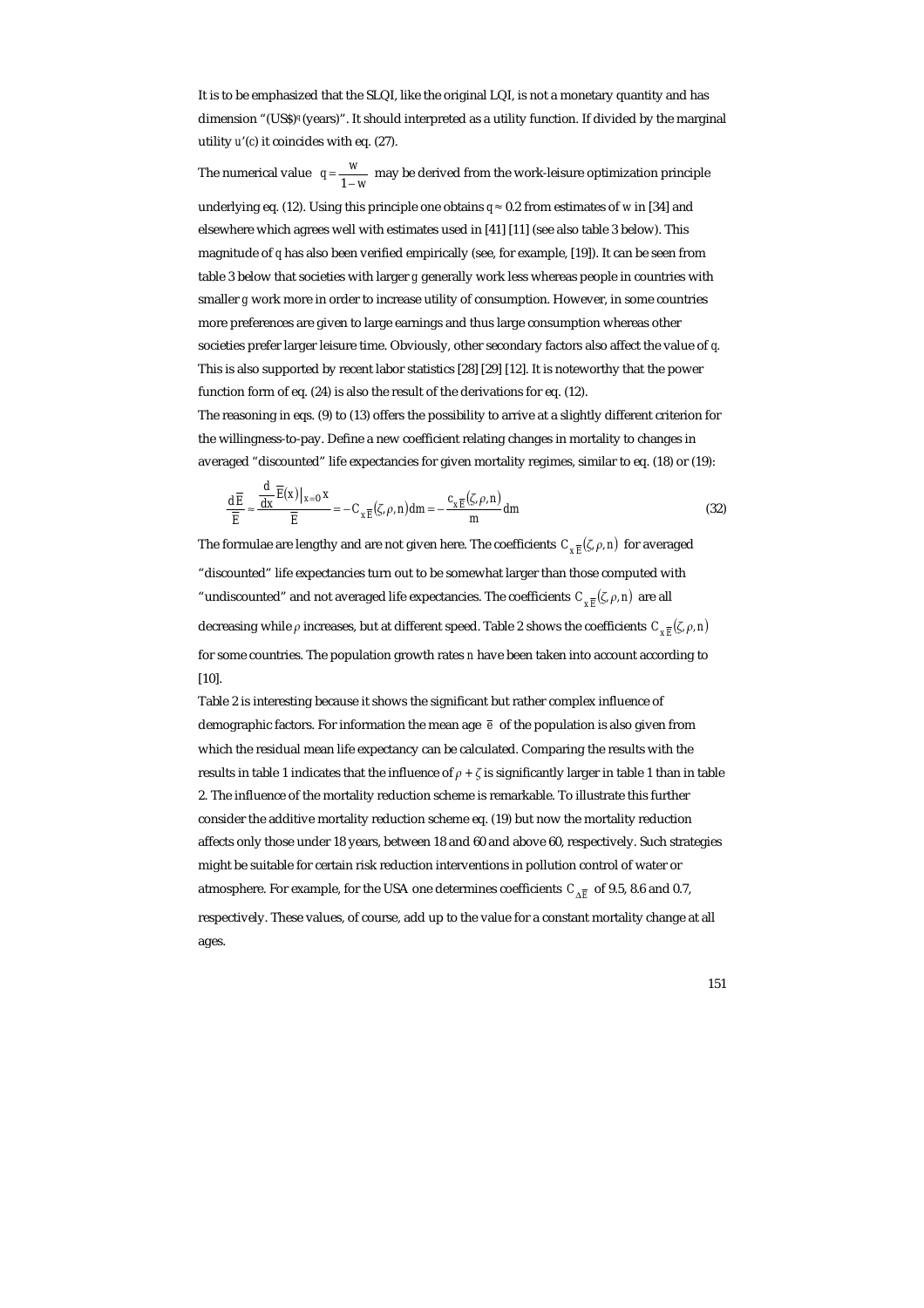*Table 2: Dependence of C*<sub> $\pi \bar{E}$  *and C*<sub> $\Lambda \bar{E}$  *on rate*  $\rho + \zeta$ </sub></sub>

|                   |       | <b>France</b> | Germany   | Japan     | <b>Netherlands</b> | <b>USA</b> |
|-------------------|-------|---------------|-----------|-----------|--------------------|------------|
| $e(\overline{e})$ |       | 78 (37.9)     | 78 (38.3) | 80 (39.9) | 78 (36.6)          | 77 (34.0)  |
| $\boldsymbol{n}$  |       | 0.37%         | 0.27%     | 0.17%     | 0.55%              | 0.90%      |
|                   | $0\%$ | 26, 30        | 22, 29    | 26, 29    | 27, 30             | 33, 32     |
|                   | 1%    | 22, 26        | 18, 26    | 22, 25    | 22, 26             | 27, 28     |
| $\rho + \zeta$    | 2%    | 19, 22        | 16, 21    | 19, 21    | 17, 23             | 26, 24     |
|                   | 3%    | 16, 19        | 13, 19    | 16, 19    | 16, 19             | 19, 21     |
|                   | 4%    | 14, 17        | 12, 16    | 14, 16    | 14, 17             | 16, 18     |

Application of the reasoning in Nathwani et al. [25] leads to the same form as in eq. (13) with *e* replaced by  $\overline{E}$ :

$$
\frac{dg}{g} + \frac{1}{q} \frac{d\overline{E}}{\overline{E}} \approx \frac{dg}{g} - \frac{1}{q} C_{x\overline{E}}(\zeta, \rho, n) dm \approx \frac{dg}{g} - \frac{1}{q} \frac{c_{x\overline{E}}(\zeta, \rho, n)}{m} dm \ge 0
$$
\n(33)

Rearrangement then produces a formula also expressing the "willingness-to-pay"

$$
dC_Y = g \frac{1}{q} C_{x\overline{E}}(\zeta, \rho, n) dm = g \frac{1}{q} \frac{c_{x\overline{E}}(\zeta, \rho, n)}{m} dm = G_{x\overline{E}}(\zeta, \rho, n) dm
$$
\n(34)

 $G_{\overline{xF}}(\zeta,\rho,n)$  in eq. (34) contains implicitly or explicitly crude mortality which in this context can also be called background mortality, i.e. the specific mortality in a group due to other causes of death including those of natural death. It is remarkable that in both cases eq. (27) and (34) the societal willingness-to-pay is proportional to the amount *g* of GDP available for risk reduction and some demographic constant (either  $\overline{E}(\zeta,\rho,n)$  or  $G_{\overline{xF}}(\zeta,\rho,n)$ ) and inversely proportional to the risk aversion parameter *q*.

For the same data as used for *SLSC* above and  $m \approx 0.01$ ,  $n \approx 0.003$ ,  $\delta \approx 0.019$ ,  $\rho \approx 0.006$ , a European life table and, therefore,  $C_{\pi \overline{E}}(\zeta, \rho, n) \approx 16$ , the constant  $G_{\pi \overline{E}}(\zeta, \rho, n)$  is 1.7 · 10<sup>6</sup> PPP US\$. If one adopts the mortality regime in eq. (19) we have  $C_{\Lambda \overline{E}}(\zeta, \rho, n) \approx 19$  and  $G_{\Lambda \overline{E}}(\zeta, \rho, n) \approx$ 

2.1 · 106PPP US\$. These values are to be compared with *SVSL* = 2.5 · 106 PPP US\$. Neglecting discounting altogether gives, for example,  $C_{\Delta \overline{E}}( 0, 0, 0 ) ~\approx 26$  and, therefore,  $G_{\Delta \overline{E}}( 0, 0, 0 ) \approx 2.9 \cdot 10^6$ PPP US\$. No age averaging and no discounting results, for example, in *G*<sub>∆</sub> ≈ 4.3 · 10<sup>6</sup> PPP US\$ and, therefore, is at the upper end of the estimates.

Both lines of thought, the economical and the LQI approach, have a good conceptual and theoretical basis. They complement each other. In particular, the derivations for eq. (12) justify the power function form in eq. (24) and lets eq. (31) be interpreted as an expected remaining present value life time utility for all those alive at *t* = 0. Neither criterion (34) nor (29) depend on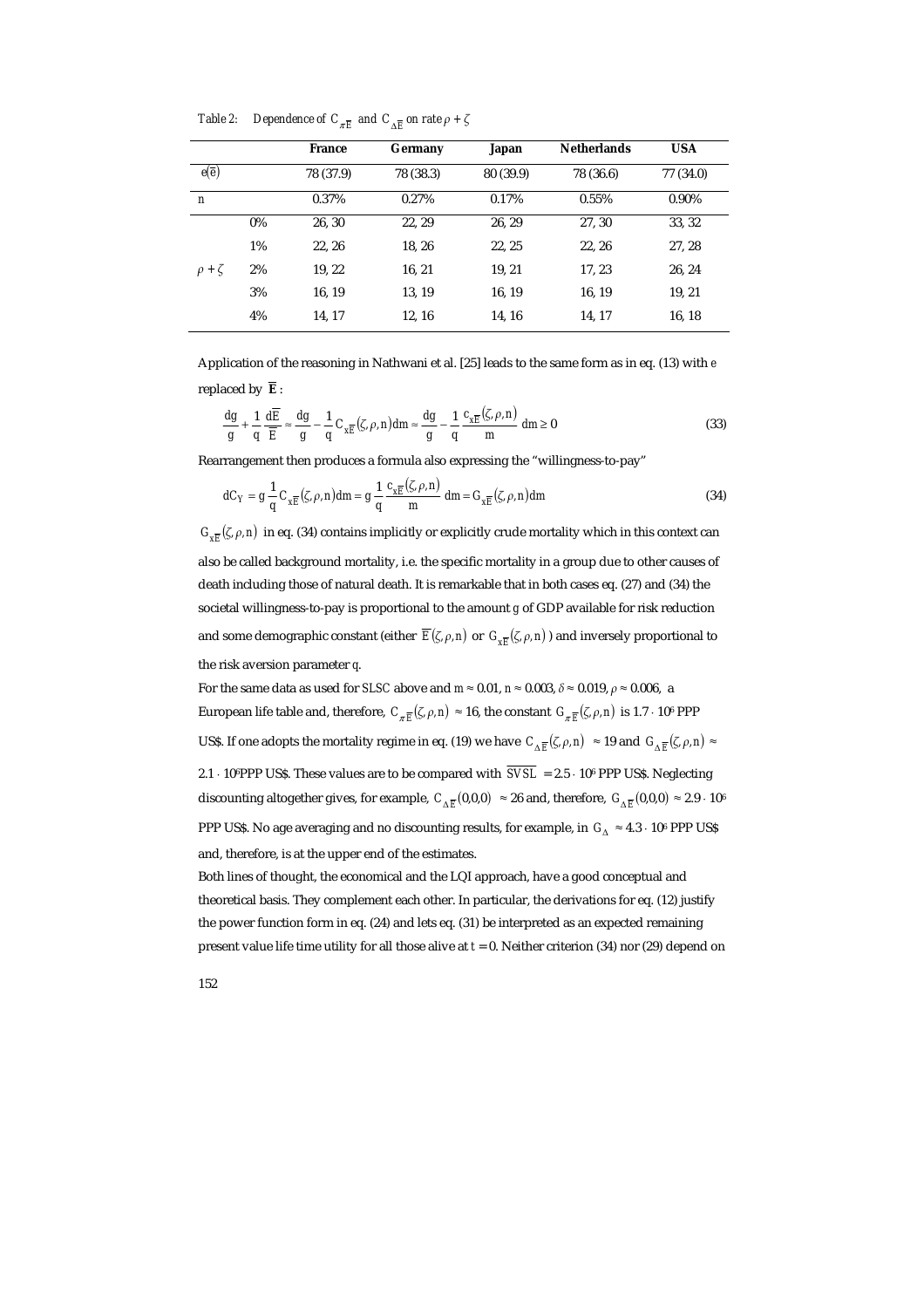any benefit other than risk reduction or life extension. In most applications clear support for decisions can be reached by using either of the approaches, even the one without discounting and age averaging. But it is believed that age averaging is generally necessary for the technical applications we have in mind because the risk reduction intervention is to be executed at  $t = 0$ for all living now and for all living in the future or, more precisely, approximately within the next 100 years. The concept of discounting future utilities by  $(\rho + \zeta - n)$  may be debatable as the subjective time preference rate  $\rho$  is concerned but not with respect to the population and economic growth. The *SLQI*-based approachc i.e.  $G_{\nu \overline{k}}(\zeta, \rho, n)$ , explicitly combines three

important human concerns, that is high life expectancy, high consumption and an optimized time available for the development of one's personality off the time for paid work. Criterion (34), having in mind its derivation, also tells us that larger expenses for risk reduction are inefficient and smaller expenses are not admissible in view of the constitutional right for life. In particular, criterion (34) is affordable from a societal point of view. Eq. (34) deserves the name "societal willingness-to-pay" even in a more direct sense than eq. (29) as it is the result of some optimization of time of work to raise the income and leisure time given a certain productivity of the economy. Insofar the *SLQI*-concept appears to be somewhat richer and more suitable for our purposes than the purely economic approach leading to eq. (27) and (29). Finally, the lack of theory in the economic approach does not allow to consider different mortality regimes for the time being. The "willingness-to-pay" according to eq. (34) should replace the one in eq. (20) except for cases in which the more general and probably more realistic concept leading to eq. (34) does not apply.

Are similar adjustments with respect to discounting also necessary for the *SLSC* or the *SHC*? The author is inclined to negate it because the compensation cost calculated approximately by the *SLSC* or the *SHC* in eq. (16) and eq. (30), respectively, become real in an adverse event and have to be carried by the social system or insurance or both. Also, double discounting must be avoided if *SLSC* or *SHC* are used in equations of the type (3).

Finally, our considerations are limited to non-catastrophic adverse events, i.e. events which do not substantially change the demographic structure of the group under discussion and which do affect the regional or even national economy only very little.

#### **4 Application to technical facilities**

It can reasonably be assumed that the life risk in and from technical facilities is uniformly distributed over the age and sex of those affected. Also, it is assumed that everybody uses such facilities and, therefore, is exposed to possible fatal accidents. The total cost of a safety related regulation per member of the group and year is  $dg = -dC_Y(p) = -\frac{1}{N}\sum_{i=1}^8 dC_{Y,i}(p)$  where *s* is the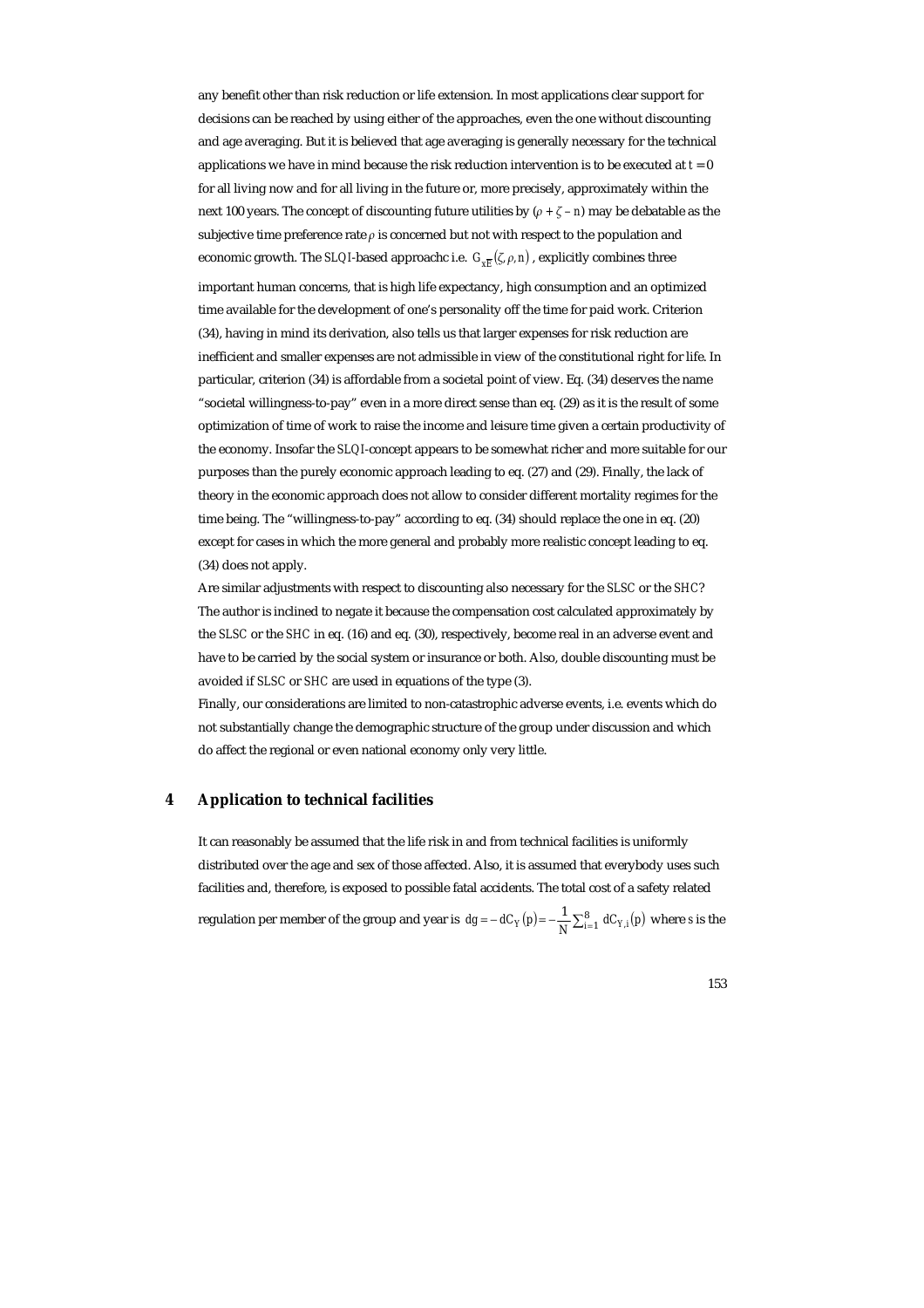total number of objects under discussion, each with incremental cost  $dC_{Y,i}$  and N is the group size. For simplicity, the design parameter is temporarily assumed to be a scalar. Inserting into eq. (33) gives:

$$
\frac{-dC_Y(p)}{g} + \frac{1}{q} \left( -C_{xE} \left( \zeta, \rho, n \right) dm \right) \ge 0
$$

Let *dm* be proportional to the mean failure rate *dh*(*p*), i.e. it is assumed that the process of failures and renewals is already in a stationary state that is for  $t \rightarrow \infty$  (see eq. (5)).

Rearrangement yields

$$
\frac{dC_Y(p)}{dh(p)} \ge -kC_{xE} \left( \zeta, \rho, n \right) g \frac{1}{q} = -k \, G_{xE} \left( \zeta, \rho, n \right) \tag{35}
$$

where

$$
dm = kdh(p), 0 < k \le 1 \tag{36}
$$

the proportionality constant *k* relating the changes in mortality to changes in the failure rate. Note that for any reasonable risk reducing intervention there is necessarily *dh*(*p*) < 0. The criterion eq. (35) is derived for safety-related regulations for a larger group in a society or the entire society. Can it also be applied to individual technical projects?  $G_{\overline{xF}}(\zeta,\rho,n)$  as well as *SLSC* were related to one anonymous person. For a specific project it makes sense to apply criterion (35) to the whole group exposed. Therefore, the "life saving cost" of a technical project

with  $N_{PE}$  potentially endangered persons is:

$$
H_F = S L S C k N_{PE} \tag{37}
$$

The monetary losses in case of failure are decomposed into  $H = H_M + H_F$  in formulations of the type eq. (3) with  $H_M$  the losses not related to human life and limb. Criterion (35) changes accordingly into:

$$
\frac{dC_Y(p)}{dh(p)} \ge -G_{xE}(\zeta,\rho,n)kN_{PE}
$$
\n(38)

All quantities in eq. (38) are related to one year. For a particular technical project all design and construction cost, denoted by  $dC(p)$  must be raised at the decision point  $t = 0$ . The yearly cost must be replaced by the erection cost  $dC(p)$  at  $t = 0$  on the left hand side of eq. (38) and discounting is necessary. The method of discounting is the same as for discharging an annuity. If the public is involved  $dC_Y(p)$  may be interpreted as cost of societal financing of  $dC(p)$ . The (real) interest rate to be used must then be a societal interest rate to be discussed below. Otherwise the interest rate is the market rate. *g* in  $G_{\overline{xF}}(\zeta,\rho,n)$  also grows in the long run

approximately exponentially with rate *δ*=*ζ-n* the rate of economic growth in a country (see [27] for an empirical verification). It can be taken into account by discounting. The acceptability criterion for individual technical projects then is (discount factor for discounted erection cost moved to the right hand side):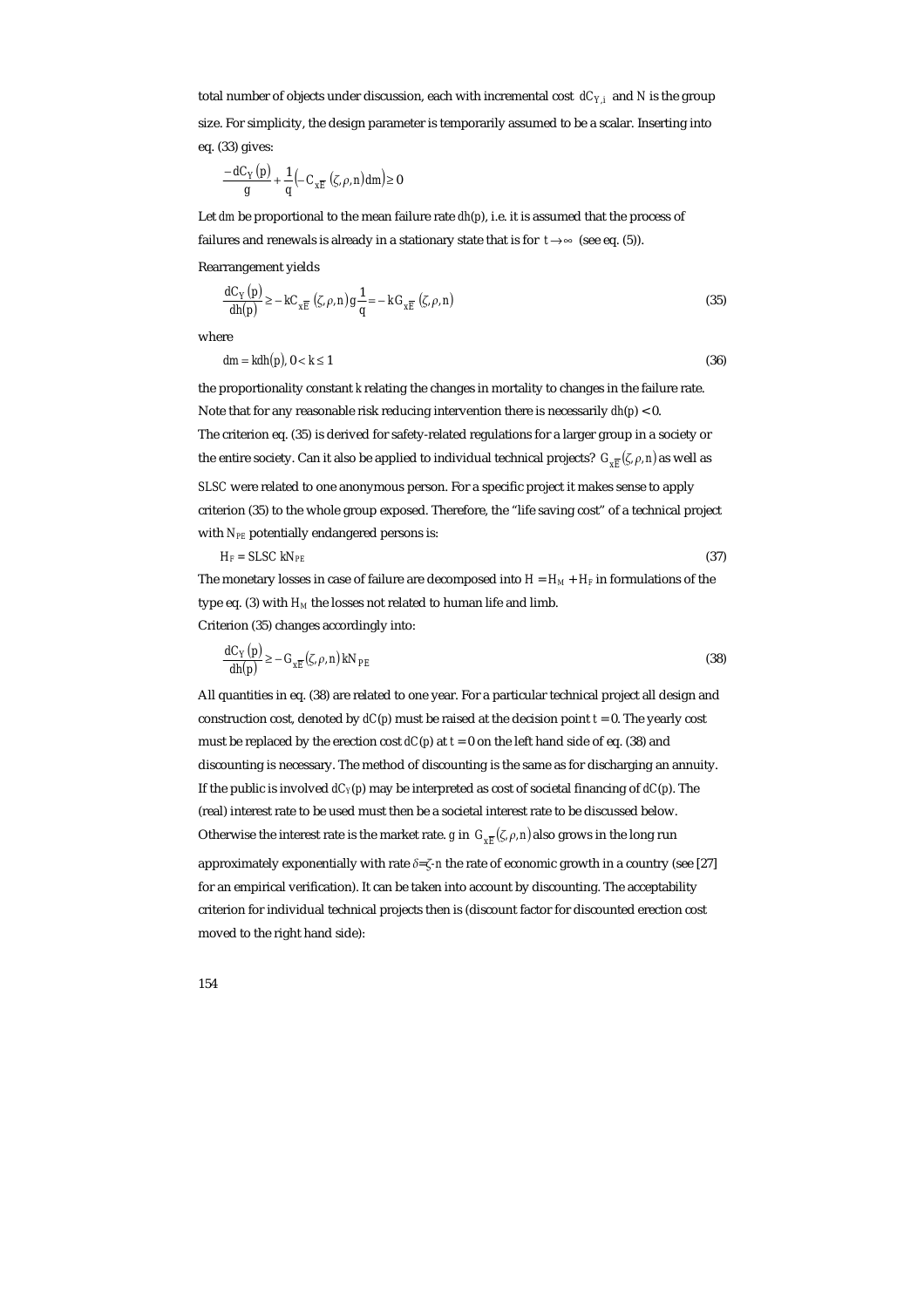$$
\frac{dC(p)}{dh(p)} \ge -\frac{\exp\left[\gamma t_s\right] - 1}{\gamma \exp\left[\gamma t_s\right]} G_{x\overline{E}}(\zeta, \rho, n) \frac{\delta \exp\left[\delta t_s\right]}{\exp\left[\delta t_s\right] - 1} kN_{PE} \underset{t_s \to \infty}{\longrightarrow} -G_{x\overline{E}}(\zeta, \rho, n) kN_{PE} \frac{\delta}{\gamma}
$$
(39)

where *t*<sub>s</sub> is service time. For  $\delta \rightarrow 0$  as well as  $\gamma \rightarrow 0$  we have the interesting limiting result for arbitrary *t*s:

$$
\frac{dC(p)}{dh(p)} \ge \sum_{\delta \to 0, \gamma \to 0} -G_{xE}(\zeta, \rho, n) \, kN_{PE} \tag{40}
$$

The same derivations apply to the purely economic concept with  $G_{\text{xE}}(\zeta,\rho,n)$  replaced by

*SVSL* .

*NPE*. as well as *k* must be estimated taking account of the number of persons endangered by the event, the cause of failure, the severity and suddenness of failure, possibly availability and functionality of rescue systems, etc. The constant *k* may be interpreted as a person's probability of actually being killed in case of failure. It can vary between less than 1/10000 and 1. In practice the estimation of *NPE*. and *k* is the subject of risk analysis or better failure consequence analysis. In general, it can only be made for specific projects. It should also be noted that the probability *k* and the particular mortality regime can depend on each other. Further discussions of the methodology to determine the parameters  $N_{PE}$  and  $k$  as well as the particular mortality regime are beyond the scope of this paper.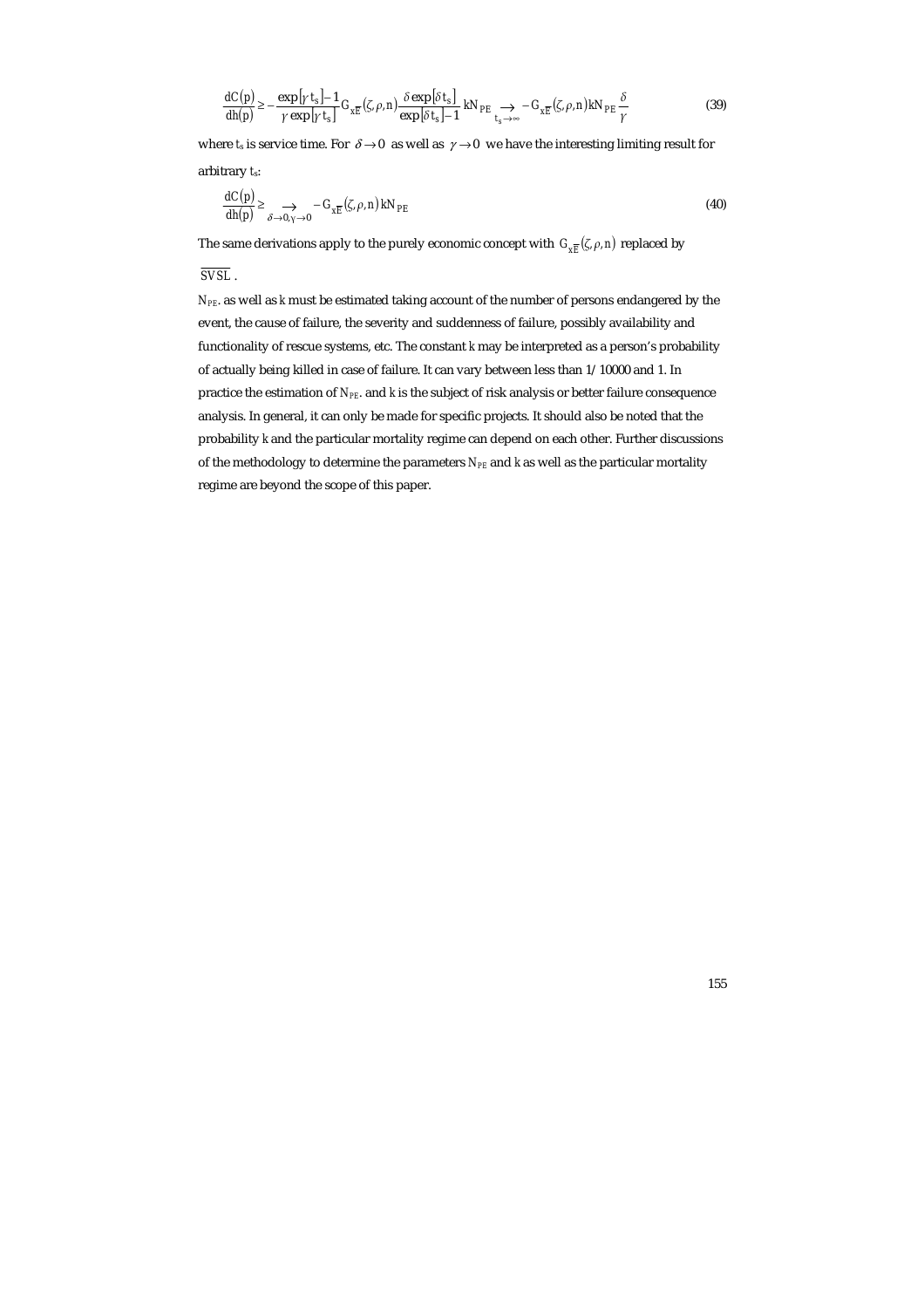#### **5 Optimization for technical components**

For the special task in eq. (3) we have

Maximize:  $Z(\mathbf{p}) = \frac{b(\mathbf{p})}{\gamma} - C(\mathbf{p}) - (C(\mathbf{p}) + H_M + H_F) \frac{\lambda P_f(\mathbf{p})}{\gamma}$  $Z(\mathbf{p}) = \frac{b(\mathbf{p})}{\gamma} - C(\mathbf{p}) - (C(\mathbf{p}) + H_M + H_F) \frac{\lambda P_H}{\gamma}$ **p**)= $\frac{b({\bf p})}{c} - C({\bf p}) - (C({\bf p}) + H_M + H_F) \frac{\lambda P_f({\bf p})}{c}$ Subject to:  $f_k(\mathbf{p}) \le 0, k = 1, ..., q$  $\nabla_p C(\mathbf{p}) + G_{\mathbf{x}\overline{E}}(\zeta,\rho,n) kN_F \frac{\delta}{\gamma} \nabla_p (\lambda \, P_f(\mathbf{p})) \ge 0$ (41)

where the first condition represent some restrictions on the vector **p** of optimization variables\_ Of course,  $\nabla_p C(\mathbf{p})$  is assumed to increase in all component of **p** and  $\nabla_p |\lambda P_f(\mathbf{p})|$  to decrease. The first condition represents limits on the parameter vector **p**. The second condition represents the LQI -acceptability criterion written out for vectorial parameter **p** and an infinite time horizon. As before the failure consequences are decomposed into direct cost *HM* (including indirect failure cost such as loss of business, service, etc.) and life saving cost  $H_F$  defined in eq. (37). Technical details for the solution of the problem in eq. (41) are summarized in [43]. The formulation eq. (41) includes the SLQI-criterion eq. (39). Assume that the conditions  $f_k(\mathbf{p}) \leq 0$  are not active in the solution point and  $b = b(\mathbf{p})$ . At the optimum there must be  $\nabla_p Z(\mathbf{p}) = 0$  i.e. for  $\mathbf{p} = \mathbf{p}^*$ 

$$
\nabla_p C(\mathbf{p}) \Big( 1 + \lambda P_f(\mathbf{p}) \Big) + \left[ \frac{(C(\mathbf{p}) + H_M + H_F)}{\gamma} \nabla_p \left( \lambda P_f(\mathbf{p}) \right) \right] = 0 \tag{42}
$$

which is to be compared with the equality of eq. (39) written out for vectorial parameter **p**:

$$
\nabla_p C(\mathbf{p}) + G_{xE} (\zeta, \rho, n) k N_{PE} \frac{\delta}{\gamma} \nabla_p (\lambda P_f(\mathbf{p})) = 0
$$
\n(43)

By neglecting the small quantity  $\lambda P_f(p)$  in the first term of eq. (42) we see that if there is  $(C(\mathbf{p}) + H_M + S L S C \; k N_{PE}) \; \gamma \geq G_{\chi \overline{E}} \left( \zeta, \rho, n \right) k N_{PE} \frac{\delta}{\gamma} \; \; \text{the optimal solution for eq. (3) will}$ automatically fulfill the SLQI-criterion eq. (39). It can be shown that this is frequently the case under conditions of interest. It will almost always be true if  $\frac{\delta}{\gamma} \approx 1$  as will be shown in the next section, and if the same *γ* is used in eq. (42) and (43). Therefore, optimal structures are almost always safer than the SLQI-criterion would require. Eq. (43) also provides an alternative interpretation of the SLQI-criterion (39) because we can recover the following optimization task:

Minimize: 
$$
Z'(\mathbf{p}) = C(\mathbf{p}) + G_{\chi \overline{E}}(\zeta, \rho, n) k N_{PE} \frac{\delta}{\gamma} (\lambda P_f(\mathbf{p}))
$$
 (44)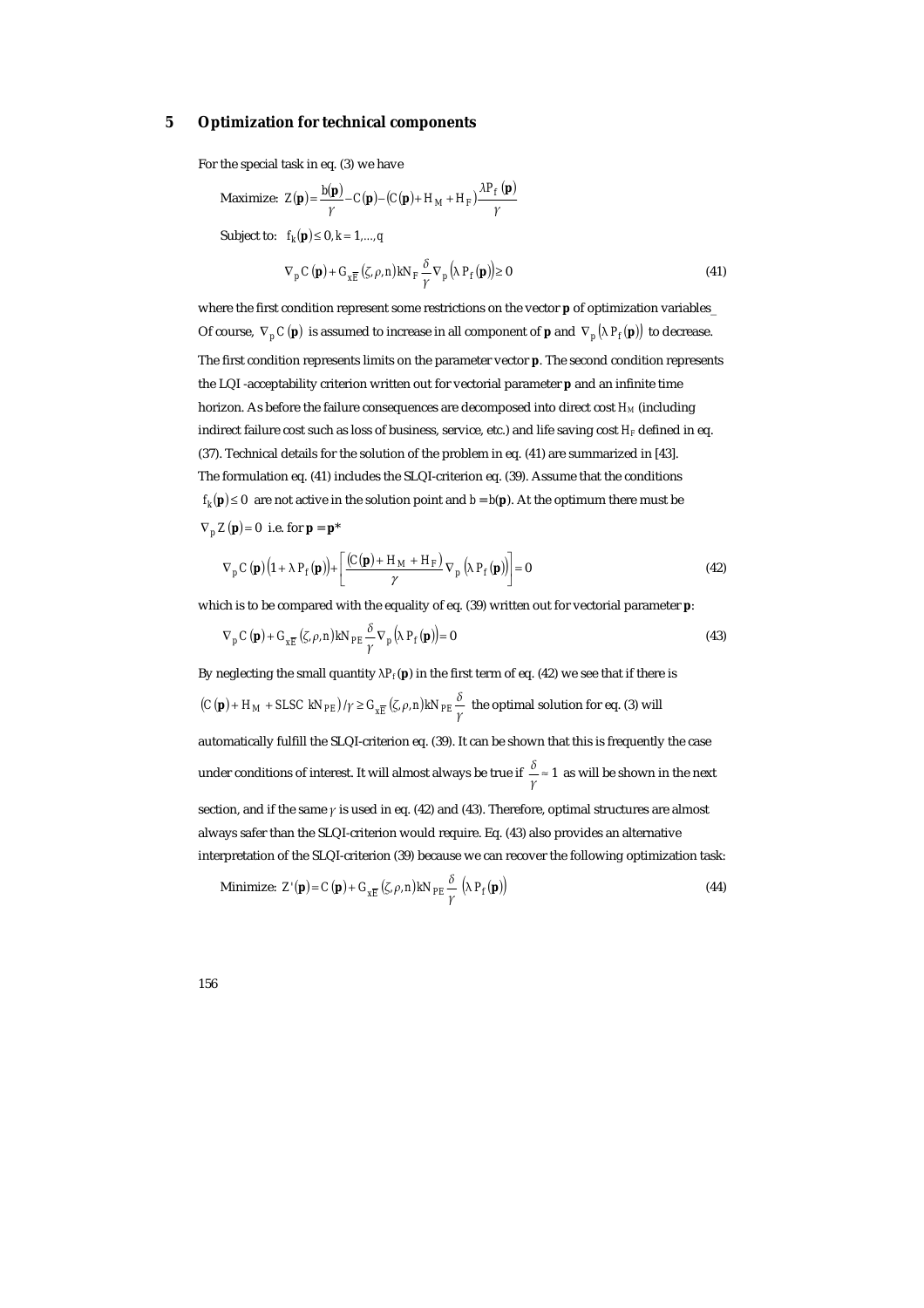Eq. (43) is seen to be the optimality condition  $\nabla_p Z'(p) = 0$  of the (unconstrained) optimization problem eq. (44). Eq. (44) allows solving for vectorial parameter **p**. A solution to eq.(43) or (44) can always be found because  $\nabla_p C(\mathbf{p})$  usually grows approximately linearly in **p** whereas  $\nabla_p \left( \lambda P_f(\mathbf{p}) \right)$  decays exponentially. Some further implications of the foregoing results cannot be discussed herein.

#### **6 Societal discount rates**

The cost for saving life years in eq. (37) enters into the objective function (3) and with it the question of discounting those cost arises. Also, a discount rate is present in eq. (39). At first sight discounting of human lives is not in agreement with our moral value system. However, a number of studies summarized in [31] and [22] express a rather clear opinion based on ethical and economical arguments. The cost for saving life years must be discounted at the same rate as other investments. Otherwise serious inconsistencies cannot be avoided. What should then the societal interest rate be? In view of the time horizon of some 20 to more than 100 years (i.e. several generations) it should be a long-term average. It should be net of inflation and taxes. For  $\gamma = 0.075$ , 1\$ benefit (or loss) in 100 years is presently worth less than 0.1 cent, which appears unacceptable if human lives (in present and future generations) are concerned. But  $y = 0.015$  gives 0.23 \$, which lets us feel a little more comfortable, yet still unsatisfied. The long time horizon generally suggests to prefer small rates. Weinstein/Stason [54] require that interest rates for life saving investments should be the same as for other cost and thus equal to the real market interest rate, simply for consistency reasons. This appears to be an extreme point of view. The other extreme of not discounting intergenerationally at all is expressed, for example, in [8] and [40] , based primarily on ethical grounds in the context of CO2 -induced global warming, nuclear waste disposals, depletion of natural resources, etc. In this case the rationale of our basic optimization model eq. (3) together with eq. (39) and part of the considerations in chapter 2 break down. Presumably, there is something in between which can be founded rationally.

There have been ongoing but somewhat inconclusive discussions when discounting public investments into health care (see, for example, [51]). Recently, further discussions have been taken place in the context of sustainable development, long term public investments in general and intergenerational justice -aspects which appear very relevant in our context. Discounting for sustainability should at least be consistent with discounting for risk reduction investments. Due to the requirement  $\beta > \gamma_{max}$  stated just below eq. (7), the interest rate is strongly related to the benefit a society earns from its various activities, i.e. its real economic growth. The United Nations Human Development Report 2001 [48] gives values between 1.2 and 1.9 % for industrialized countries during 1975-1998. If one considers the last 120 years and the data in [27]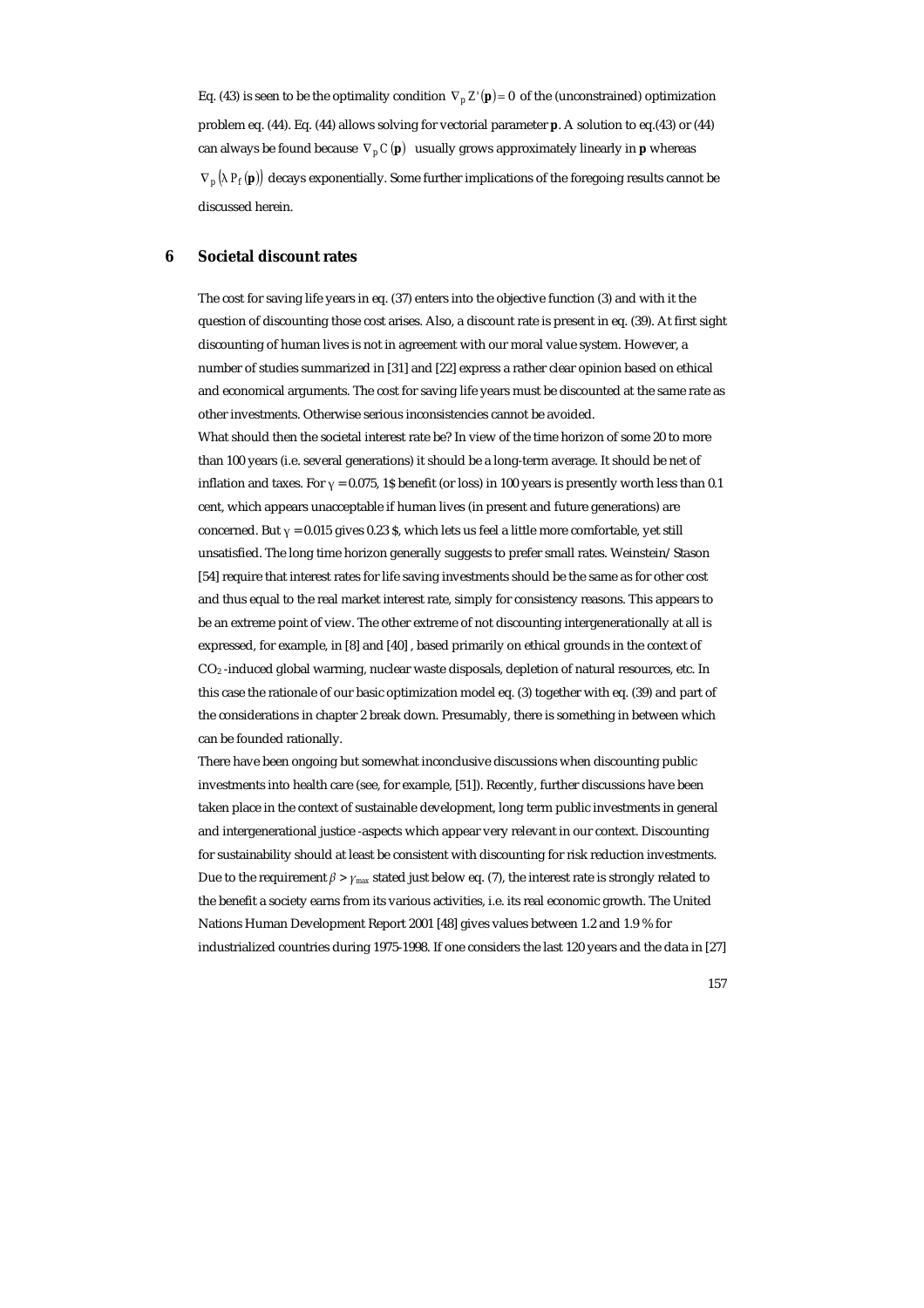for some selected countries one determines a growth rate  $\delta$  =  $\frac{\ln (g_{1992}/g_{1870})}{1992-1870}$ 100  $\delta = \frac{\ln(g_{1992} / g_{1870})}{1992 - 1870}$  100 of about 1.8%

which is also the growth rate for Western Europe, the so-called Western Offshots, USA, Canada and Australia, and Japan. For Southern Europe, Latin America and Asia one finds from the same data similar growth rates  $\bar{\delta} \approx 1.7\%$ , for Eastern Europe still  $\bar{\delta} \approx 1.4\%$  but for Africa only  $\overline{\delta} \approx 0.9\%$ .

Some more insight can be gained from modern economic growth theory but also sustainability financing. Nordhaus [26] and others (see [47] for an overview but also the other papers in Energy Policy, 23, 3/4, 1995) follow the classical Ramseyan approach (see [37] [42] and [5] ) for optimal stable economic growth in perfect markets

*γ = ρ + εδ > 0* (45)

where *γ* is the real market interest rate, *ρ* the rate of pure time preference of consumption, *ε*> 0 the elasticity of marginal consumption (income) and *δ* the consumption (income) growth rate. Clearly, the subjective element is the quantity  $\rho$ . With  $\rho \approx 0.03$  and  $\delta \approx 0.02$  as well as  $\varepsilon = 1$ Nordhaus [26] obtains *γ* ≈ 0.05. Arrow [2] estimates *γ* ≈ 0.03 assuming *ρ* ≈ 0.01, *δ* ≈ 0.012 and  $\varepsilon$  =1.5 (!), however with tendency to larger values. In many other studies for sustainable development discount rates *γ* cluster around 5%. All those values are close to the real market rates or only a little smaller. Solow [42] , who presumes *ρ* ≈ 0.01 to 0.02 adds a convergence condition for the (infinite) utility integral

$$
\rho + \varepsilon \delta > n + \delta \tag{46}
$$

to eq. (45). However, there are many authors in economics as well as philosophical and political sciences including Ramsey who refuse convincingly to accept a rate  $\rho > 0$  in intergenerational contexts on ethical grounds ([40] [8] [32]) while it is considered fully acceptable for intragenerational discounting. On the other hand, intergenerational equity arguments in Arrow [2] indicate that there should be *ρ* > 0 in order to remove an "*... incredible and unacceptable strain on the present generation* ". Rabl [32], who sets  $\rho = 0$ , argues that there must be  $0 < \gamma < \varepsilon \delta$  in the framework of long-term public investments. Rabl neglects demographic aspects. As noted earlier we must have  $\rho > n$  and, therefore, with  $\rho \approx n$  at least  $0 < \gamma < n + \varepsilon \delta$ . On the basis of the Solow condition [42] one can, in fact, justify a rate *ρ* even slightly larger than *n*. One derives:  $n + \delta(1-\varepsilon) < \rho < \gamma \le \gamma_{\text{max}} < \beta = n + \varepsilon \delta$  or  $\beta = n + \delta$  (47)

Values for *ρ* and *β* are presented in table 3. It is then possible to compute  $\gamma_{\text{max}} < \beta$  from eq. (7). max *γ* usually is only insignificantly (1 to 20%) smaller than *β* depending on the specific case at hand, i.e. the particular sensitivities of *C*(**p**) and *h*(**p**) with respect to **p**. The interest rates  $\gamma_{\text{max}}$ implied by the value of *β* are considerably lower, around 1.9%, than the usual real market interest rates. The above considerations based on a simple, ideal, steady state Ramseyan growth model in a closed economy can at least define the range of benefit and interest rates as well as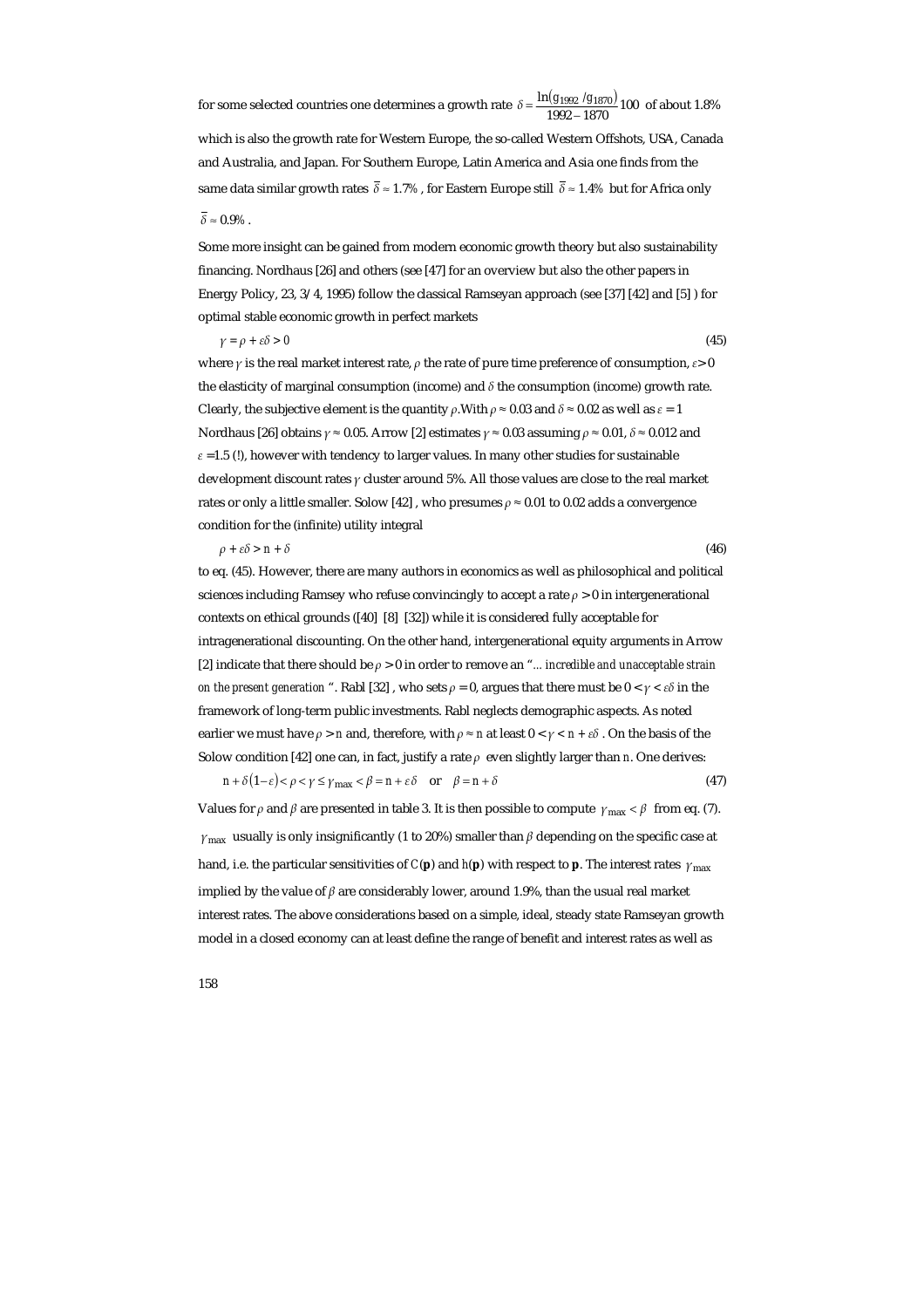reasonable rates of pure time preference to be used in long-term investments into life saving operations. It is believed that the steady state assumption of the Ramseyan model is not too far from reality in developed countries. Also, the assumption of an infinite time horizon is consistent with our general setting. Historical long-term population and economic growth rates cannot be questioned but there is considerable uncertainty about the future taking account of sustainability aspects. The value of *ε* varies very little, say between 0.75 and 0.85. Only the pure time preference rate  $\rho$  to be used in eq. (21) and possibly in eq. (39) can be subject to discussion and choice. It is suggested to take the lowest possible value which is  $\rho = n + \delta (1 - \varepsilon)$  (see next paragraph). Of course, our considerations do not exclude larger rates of the time preference of consumption in special projects if there are no potential intergenerational conflicts. In the literature the adequacy of the Ramseyan model is sometimes questioned. For example, so-called overlapping generation models or generation adjusted discounting models are advocated instead. The main idea is to discount for living generations at the rate in eq. (47) with *ρ >* 0 but diminish the rate for all yet unborn generations down to *n* or even lower, thus facilitating the transition into a sustainable state of economy [32] [6]. But it is not expected that those refinements change our results significantly. Some further precautionary remarks are in order. The main body of environmental and economics literature on sustainable development agrees that economic growth will not persist, at least not at the long-term historical level. Natural resources will be depleted and arable land will become scarce. Many raise serious doubts whether the foreseeable demographic changes (aging populations and negative population growth in industrial countries) and the increasing scarcity of non-renewable natural resources and other environmental concerns can be compensated by technological progress. Optimists, on the other hand, are confident that technology will provide solutions. It is hard to predict what will actually happen. But there is an important mathematical result which may guide our choice. Weitzman [53] and others showed that the far-distant future should be discounted at the lowest possible rate  $\geq 0$  if there are different possible scenarios each with a given probability of being true. Exactly this strategy has been pursued in the foregoing. It should be noted that lowest possible interest rates so far have been chosen only for the subjective part *ρ* of the real interest rate *γ*. If reliable predictions of *n* and *δ* become available Weitzman's result should apply to all components of *γ.* The other somewhat subjective parameter *ε* in eq. (46) can as well be set at unity (corresponding to  $u(c) = ln(c)$  implying  $q \rightarrow 0$ ) and almost the same results will be obtained. Finally, it must be remembered that these rates should be used only when setting safety standards in the various fields, when investing into public health care programs, etc., by eqs. (38) or (39). They have very little to do with the rates the owner, the operator or the user would have to acquire from the financial market and which must be used when optimizing technical facilities with objectives (with or without life saving cost eq. (37) included) of the type eq. (3).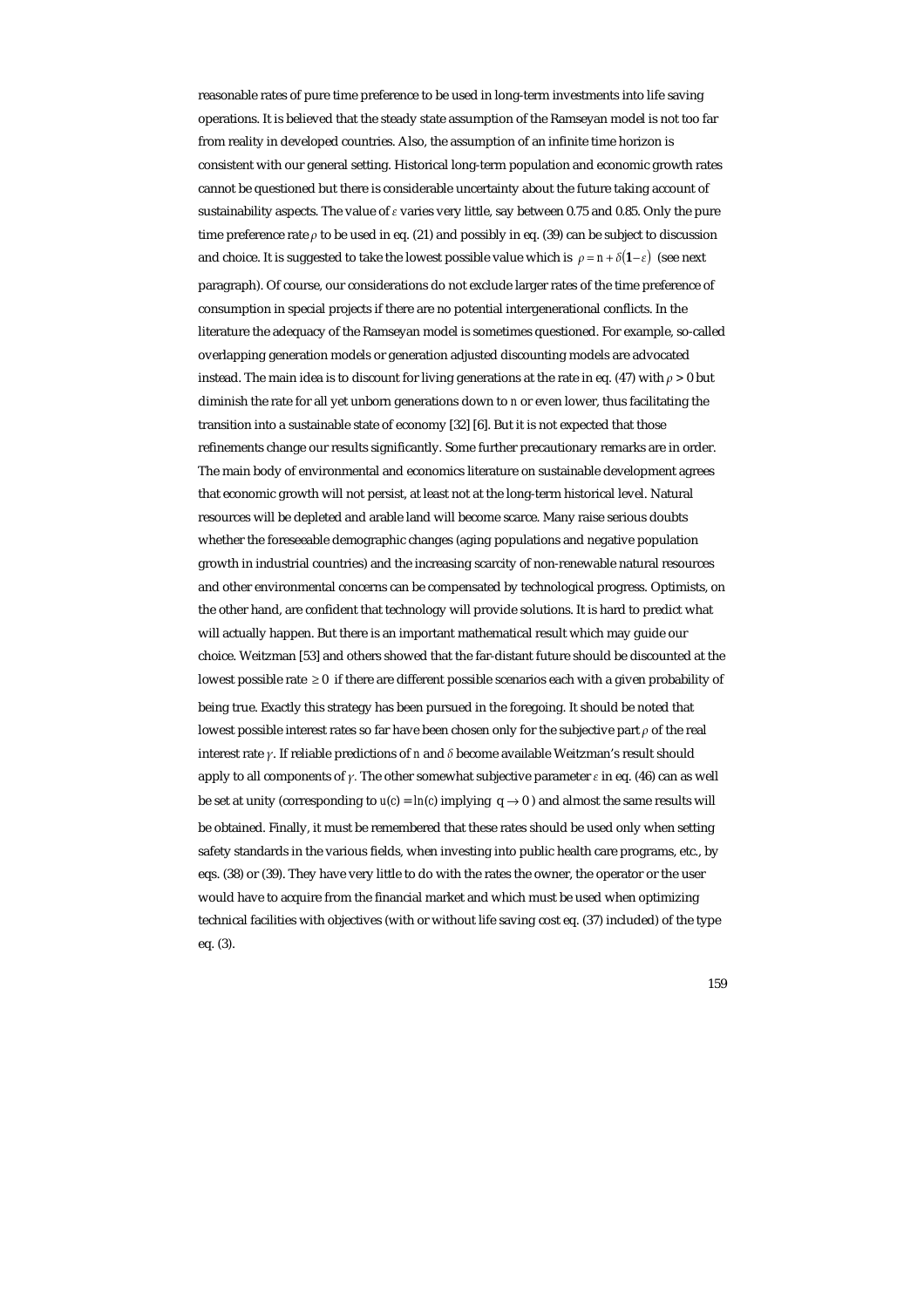It is obvious that the results about the appropriate public interest rate for long-term investments are not yet fully conclusive and still controversial. More research and discussion is necessary.

## **7 Discussion and some results**

Table 3 collects some relevant data for countries for which sufficiently reliable economic and demographic data are available. The data can vary depending on the type and date of the sources used. The life tables are all recent period life tables of different length from national statistical offices or from [7] . *n*, *m*, *e* and *w* are taken at their present values but slow demographic changes could, in principle, be considered. The age distribution *h*(*a*, *n*) in table 3 is determined from recent period life tables. A stable population is assumed. Because the largest age *au* considered in the life tables is around 110 years this is also the time span over which our considerations are valid. The economic growth rate *δ* has been averaged over the years 1870 to 1992. It certainly would be misleading to take only averages over the last 50 years or less. The values for *ρ*, *β*, *SLSC*,  $G_{\overline{nE}}$ ,  $G_{\Delta \overline{E}}$  and  $\overline{SVSL}$  are then calculated from these data using eqs. (47), 34 and (27). The demographic constants  $G_{\nu \overline{k}}$  can be calculated by multiplying the value given in table 3 by the corresponding *q*/*g*. The largest uncertainties are possibly due to the part of GDP effectively available for risk reduction and due to the life working time estimates. As suggested earlier the part of the GDP available for risk reduction is taken as that available for private use. The Scandinavian countries have comparatively low values due to a smaller share *g* of their GDP for private use in the official sources yielding too small values of  $G_{\overline{F}}$ ,  $G_{\overline{F}}$  or

 $\overline{SVSL}$  . Some adjustments are necessary so that the quantity *g* really includes all what is available for risk reduction. The Netherlands and, in part, also Norway are exceptional in that recent sources give a rather low *q* (possibly due to a large proportion of part time employment but also due to the fact that the statistics contain only dependent employment). Factors like the unemployment rate, the productivity level of the labor force and the specific legal and social system must also be considered. The relatively high value of *q* for the USA appears partially to be due to the household survey technique as opposed to the establishment survey technique used in most other countries [28] [29]. Although the work-leisure principle outlined before may still be valid in general it appears that the accounting of life working time must be improved for our purposes. The influence of the mortality regime of the risk reducing measure is remarkable for all countries. Some countries have almost zero or even negative population growth rates and, consequently, very small *ρ* and *β* Although the best possible has been made out of the available data, some uncertainties and ambiguities remain, mainly due to differences in the way statistical data are taken in different countries. The results cover most industrialized countries including some extremes. They show the complex interaction of past and present economic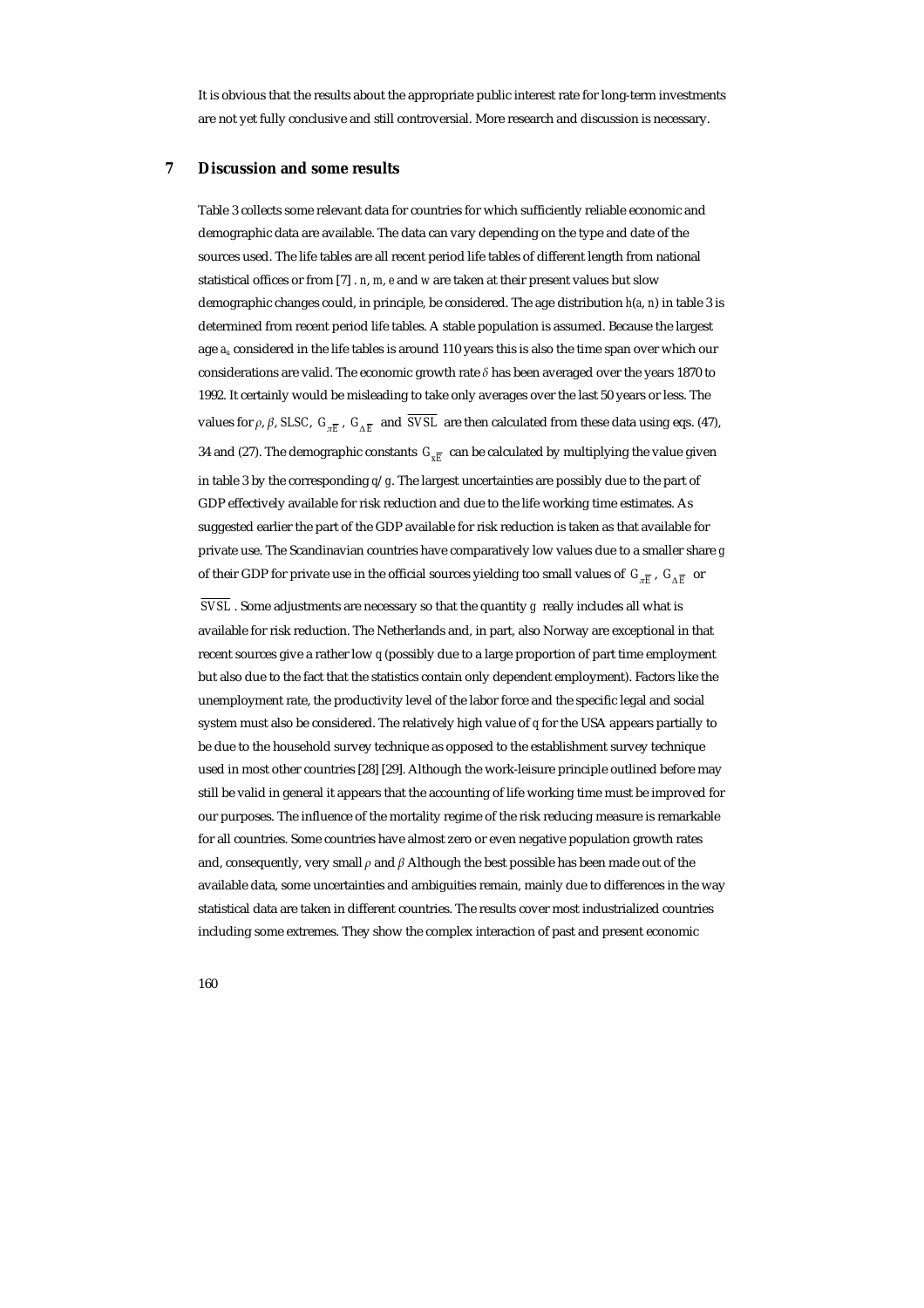conditions with demographic factors. They should be considered as preliminary estimates, especially if one wishes to compare across countries. If one excludes the Eastern European countries and tentatively adjusts for the deficiencies of certain data the values *SLSC*,  $G_{\pi \overline{E}}$ ,  $G_{\pi \overline{E}}$ 

and  $\overline{SVSL}$  for a number of countries are surprisingly close together. They are sufficiently close together for most practical applications.

The estimates for  $G_{\mathbf{v}\overline{E}}(\zeta, \rho, n)$  and, to a lesser degree,  $\overline{SVSL}$  are in good agreement with several other estimates in the literature based on various, by far and large empirical concepts such as compensating wage differentials in the labor market and contingent valuation studies (see, for example, [46] [50] [23] [52] [4] [1] and many others). Most of those estimates are between 100,000 and over 10 Mill. PPP US\$ with a clustering around 5 Mill. PPP US\$. The agreement is especially good if no age-averaging is performed in the theoretical calculations and/or the full GDP is used.

For public risk reduction interventions the interest rates, i.e.  $\rho$  as well as  $\gamma$  to be inferred from  $\beta$ , shown in table 3 appear low enough to be acceptable, especially in view of the large uncertainties when assessing the quantities *k* and *N<sub>PE</sub>* in eq. (37) for (3) or (39). Note that larger *β*'s tend to occur whenever the population and/or economic growth rates are also larger. In general, the *β*'s are smaller than presently used for public investments which are between 2 and 7 %. Further, from table 3 one observes *γ* ≤ *β* ≈ *δ* + *n* implying that discounting on both sides of

eq. (39) has little effect, i.e.  $\frac{\delta}{\gamma}$  is a little smaller but close to unity.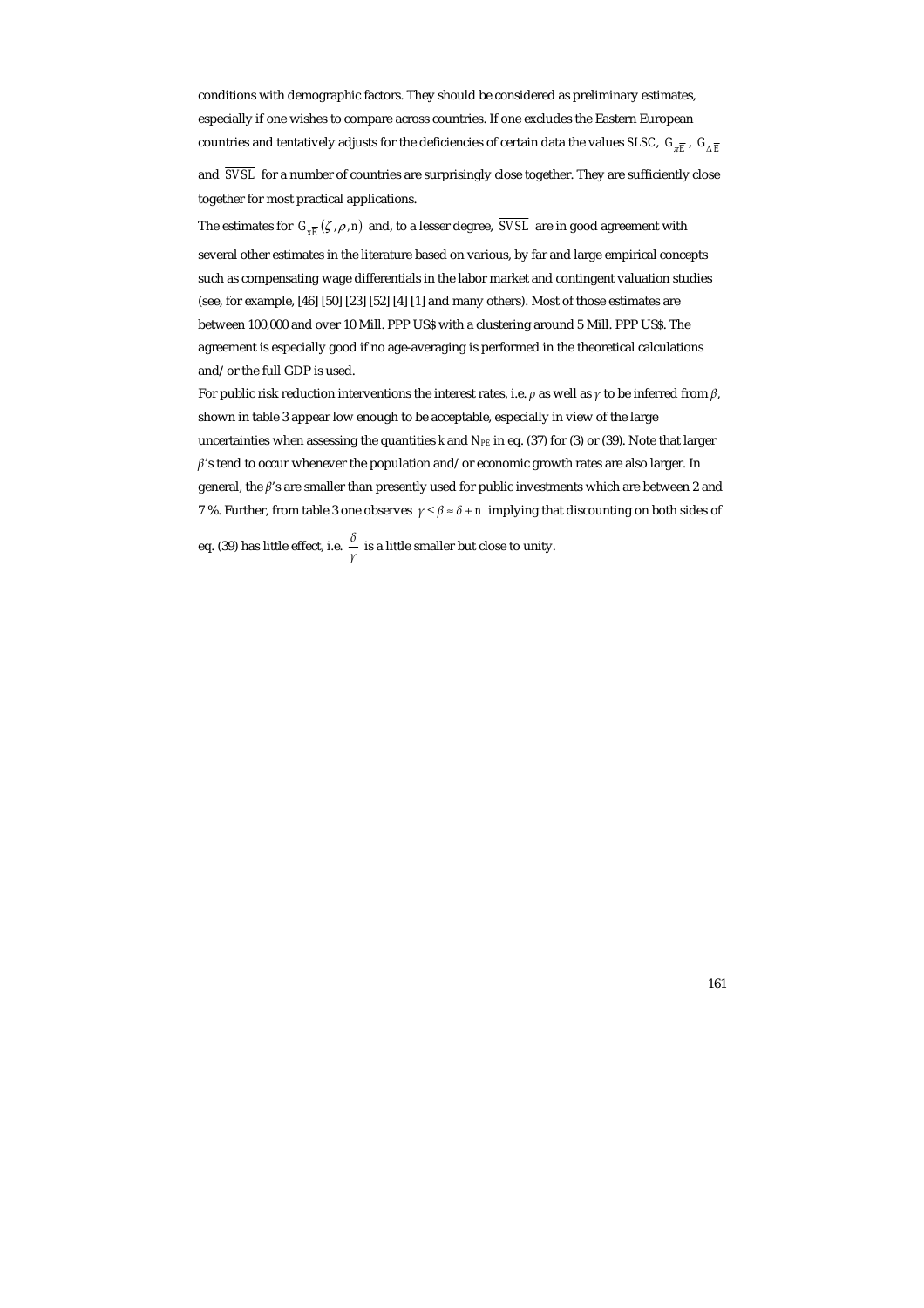*Table 3: Social indicators for some countries: 1) in PPPUS\$, 2) private consumption in PPPUS\$ according to [48], 3) economic growth in % for 1870-1992 after [27], 4) crude mortality (2000) in % [10], 5) population growth (2000) in % [10], 6) estimates based on [17] [27] [12] including 1 hour travel time per working day and a life working time of 45 years, 7) SLSC computed with g and age-averaged life expectancies* 

| Country     | <b>GDP</b> <sup>1</sup> ), $g^{(2)}$ | $\delta^{3}$ | m <sup>4</sup> | n <sub>5</sub> | e  | $q^{6}$ | $\rho$ | $\beta$ | $SLSC$ <sup>7)</sup> | $G_{\pi \overline{E}}$ , $G_{\Lambda \overline{E}}$ | <b>SVSL</b>         |
|-------------|--------------------------------------|--------------|----------------|----------------|----|---------|--------|---------|----------------------|-----------------------------------------------------|---------------------|
| Canada      | 27330, 16040                         | 2.0          | 0.73           | 0.99           | 78 | 0.15    | 1.6    | 3.0     | $7.0 \cdot 10^{5}$   | $1.7 \cdot 10^6$ , $1.9 \cdot 10^6$                 | $2.2 \cdot 10^6$    |
| <b>USA</b>  | 34260, 22030                         | 1.8          | 0.87           | 0.90           | 77 | 0.17    | 1.5    | 2.7     | $9.1 \cdot 10^{5}$   | $2.1 \cdot 10^6$ , $2.3 \cdot 10^6$                 | $2.7 \cdot 10^6$    |
| Austria     | 26310, 14790                         | 1.8          | 0.98           | 0.24           | 77 | 0.13    | 0.6    | 2.0     | $5.9 \cdot 10^{5}$   | $1.7 \cdot 10^6$ , $2.3 \cdot 10^6$                 | $2.8 \cdot 10^{6}$  |
| Bulgaria    | 6200, 4400                           | 1.3          | 1.45           | $-1.14$        | 70 | 0.17    | $-0.9$ | 0.2     | $1.3 \cdot 10^5$     | $4.6 \cdot 10^5$ , $5.6 \cdot 10^5$                 | $7.5 \cdot 10^5$    |
| Czech Rep.  | 12900.6730                           | 1.5          | 1.08           | $-0.07$        | 73 | 0.17    | 0.3    | 1.4     | $2.3 \cdot 10^5$     | $5.8 \cdot 10^5$ , $7.0 \cdot 10^5$                 | $8.8 \cdot 10^{5}$  |
| Denmark     | 25500, 12900                         | 1.8          | 1.09           | 0.30           | 77 | 0.12    | 0.6    | 2.1     | $5.2 \cdot 10^5$     | $1.5 \cdot 10^6$ , $2.0 \cdot 10^6$                 | $2.4 \cdot 10^{6}$  |
| Finland     | 22900, 12100                         | 1.8          | 0.98           | 0.16           | 77 | 0.15    | 0.6    | 2.3     | $4.7 \cdot 10^5$     | $1.2 \cdot 10^6$ , $1.5 \cdot 10^6$                 | 1.8.10 <sup>6</sup> |
| France      | 24470, 14660                         | 1.9          | 0.91           | 0.37           | 78 | 0.13    | 0.8    | 2.3     | $6.0 \cdot 10^{5}$   | $1.8 \cdot 10^6$ , $2.1 \cdot 10^6$                 | $2.5 \cdot 10^6$    |
| Germany     | 25010, 14460                         | 1.9          | 1.04           | 0.27           | 78 | 0.13    | 0.6    | 2.2     | $5.8 \cdot 10^{5}$   | $1.7 \cdot 10^6$ , $2.1 \cdot 10^6$                 | $2.6 \cdot 10^{6}$  |
| Ireland     | 25470, 12610                         | 1.5          | 0.81           | 1.12           | 76 | 0.15    | 1.6    | 2.6     | $5.4 \cdot 10^{5}$   | $1.3 \cdot 10^6$ , $1.6 \cdot 10^6$                 | $2.0 \cdot 10^{6}$  |
| Italy       | 23400, 14460                         | 1.9          | 1.01           | 0.07           | 79 | 0.14    | 0.4    | 2.0     | $5.7 \cdot 10^{5}$   | $1.6 \cdot 10^6$ , $2.1 \cdot 10^6$                 | $2.5 \cdot 10^6$    |
| Hungary     | 11200, 6870                          | 1.2          | 1.32           | $-0.32$        | 71 | 0.17    | $-0.1$ | 0.9     | $2.3 \cdot 10^5$     | $7.3 \cdot 10^5$ , $8.7 \cdot 10^5$                 | $1.1 \cdot 10^{6}$  |
| Netherlands | 26170.15470                          | 1.5          | 0.87           | 0.55           | 78 | 0.11    | 0.8    | 2.1     | $6.6 \cdot 10^{5}$   | $2.3 \cdot 10^6$ , $2.9 \cdot 10^6$                 | $3.6 \cdot 10^6$    |
| Norway      | 29760, 14149                         | 2.1          | 0.98           | 0.49           | 78 | 0.11    | 0.9    | 2.6     | $6.0 \cdot 10^{5}$   | $1.6 \cdot 10^6$ , $2.3 \cdot 10^6$                 | $2.7 \cdot 10^6$    |
| Poland      | 9030, 5630                           | 1.6          | 1.00           | $-0.03$        | 73 | 0.17    | 0.3    | 1.6     | $2.0 \cdot 10^5$     | $6.6 \cdot 10^5$ , $6.8 \cdot 10^5$                 | $8.5 \cdot 10^{5}$  |
| Russia      | 8377, 5440                           | 1.2          | 1.34           | $-0.35$        | 66 | 0.18    | $-0.2$ | 0.9     | $1.7 \cdot 10^{5}$   | $5.8 \cdot 10^5$ , $6.1 \cdot 10^5$                 | $7.9 \cdot 10^{5}$  |
| Sweden      | 23770, 12620                         | 1.9          | 1.06           | 0.02           | 79 | 0.14    | 0.4    | 1.9     | $5.0 \cdot 10^{5}$   | $1.3 \cdot 10^6$ , $1.8 \cdot 10^6$                 | $2.2 \cdot 10^{6}$  |
| Switzerland | 29000, 17700                         | 1.9          | 0.88           | 0.27           | 79 | 0.13    | 0.8    | 2.2     | $7.3 \cdot 10^5$     | $2.1 \cdot 10^6$ , $2.6 \cdot 10^6$                 | $3.1 \cdot 10^{6}$  |
| UK          | 23500, 15140                         | 1.3          | 1.07           | 0.23           | 78 | 0.15    | 0.5    | 1.5     | $5.9 \cdot 10^{5}$   | $1.6 \cdot 10^6$ , $2.1 \cdot 10^6$                 | $2.8 \cdot 10^6$    |
| Japan       | 26460, 15960                         | 2.7          | 0.83           | 0.17           | 80 | 0.15    | 0.6    | 2.9     | $6.4 \cdot 10^{5}$   | $1.6 \cdot 10^6$ , $1.8 \cdot 10^6$                 | $2.0 \cdot 10^6$    |
| Australia   | 25370, 15750                         | 1.2          | 0.72           | 0.99           | 78 | 0.16    | 1.2    | 2.2     | $6.8 \cdot 10^{5}$   | $1.8 \cdot 10^6$ , $2.0 \cdot 10^6$                 | $2.4 \cdot 10^{6}$  |

# **8 Illustration example**

As an example from the structures area we take a rather simple case of a single-mode system where failure is defined if a random resistance or capacity is exceeded by a random demand. The demand is modelled as a one-dimensional, stationary marked Poissonian renewal process of disturbances (earthquakes, wind storms, explosions, etc.) with stationary renewal rate *λ* and random, independent sizes of the disturbances  $S_i$ ,  $i = 1, 2, \ldots$ . The resistance is log-normally distributed with mean  $p$  and a coefficient of variation  $V_R$ . The disturbances are also independently log-normally distributed with mean equal to unity and coefficient of variation *V<sub>S</sub>* 

162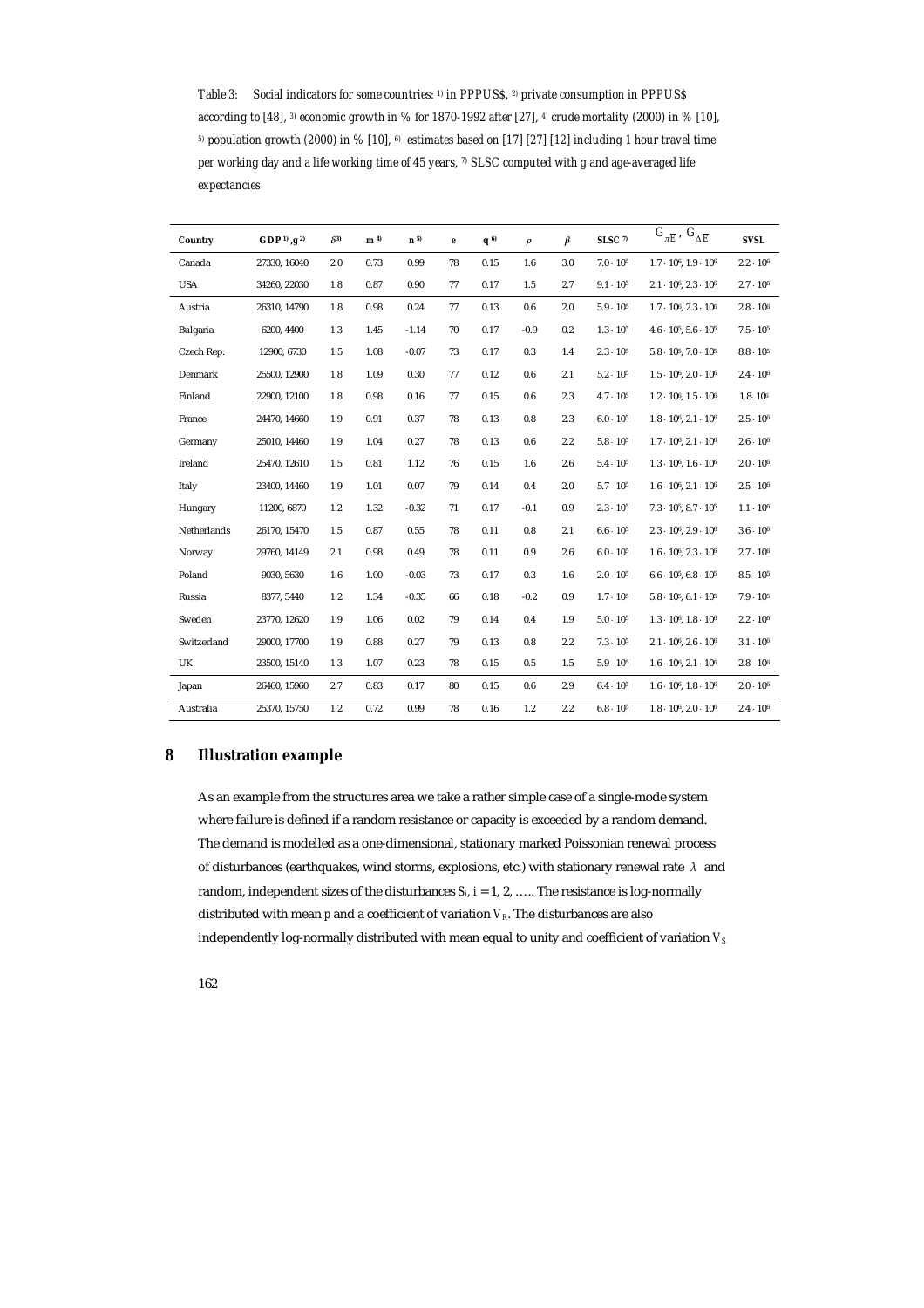so that *p* can be interpreted as central safety factor. A disturbance causes failure with probability:

$$
P_f(p) = \Phi \left( -\frac{\ln \left\{ p \sqrt{\frac{1 + V_S^2}{1 + V_R^2}} \right\}}{\sqrt{\ln \left( (1 + V_R^2)(1 + V_S^2) \right)}} \right)
$$
(48)

An appropriate objective function then is with  $b = b(\mathbf{p})$ :

$$
Z(p) = \frac{b}{C_0 \gamma} - \left(1 + \frac{C_1}{C_0} p^a\right) - \left(1 + \frac{C_1}{C_0} p^a + \frac{H_M}{C_0} + \frac{H_F}{C_0}\right) \frac{\lambda P_f(p)}{\gamma}
$$
(49)

The criterion (39) has the form:

$$
\frac{d}{dp}\left(C_0 + C_1 p^a\right) \ge -G_{x\overline{E}}\left(\zeta, \rho, n\right) kN_{PE} \frac{\delta}{\gamma} \frac{d}{dp} \left(\lambda P_f(p)\right) \tag{50}
$$

Some more or less realistic, typical parameter assumptions are:  $C_0 = 10^6$ ,  $C_1 = 10^4$ ,  $a = 1.25$ ,  $H_M = 3 \cdot C_0$ ,  $V_R = 0.2$ ,  $V_S = 0.3$ , and  $\lambda = 1$  [1/*year*]. The *LQI*-data is  $e = 77$ , *GDP* = 25,000, *g* = 15,000,  $m = 0.01$ ,  $C_{xE} = 25$ ,  $w = 0.125$ ,  $N_{PE} = 100$ ,  $k = 0.1$  so that  $H_F = S L S C k N_{PE} = 5.4 \cdot 10^6$ ,  $G_{v\overline{k}}(\zeta,\rho,n) = 2.6 \cdot 10^7$ .

The value of *NPE* is chosen relatively large for demonstration purposes. Monetary values are in US\$. Optimization is performed for the public and for the owner separately.

For the public *b<sub>s</sub>*=0.032 and *γ*<sub>*s*</sub>=0.03 are chosen. Also, we take  $\frac{\delta}{\gamma_S}$  = 1 for simplicity.

In particular, benefit and discount rate are chosen such that the public does not make direct profit from an economic activity of its members. Optimization including the cost *H<sub>F</sub>* gives  $p_S^* = 4.21$  , the corresponding failure rate is 2.0  $\cdot$  10<sup>-5</sup>. Criterion (39) is already fulfilled for  $p_{lim}$  = 3.3 corresponding to a yearly failure rate of 2.5  $\cdot$  10<sup>-4</sup>, but  $Z_s(p_{lim})/C_0$  being already negative. It is interesting to see that in this case the public can do better in adopting the optimal solution rather than just realizing the facility at its acceptability limit as pointed out already in section 6. The owner uses some typical values of  $b<sub>O</sub> = 0.07 C<sub>0</sub>$  and  $\gamma<sub>O</sub> = 0.05$  and does or does not include life saving cost. If he includes life saving cost the objective function is shifted to the right (dotted line). The calculations yield  $p_{O}^{*} = 3.76$  and  $p_{O}^{*} = 4.03$ , respectively, and the corresponding failure rates are  $7.1 \cdot 10^{-5}$  and  $3.2 \cdot 10^{-5}$ . The LQI-based acceptability criterion limits the owner's region for reasonable designs. Inclusion of life saving cost has relatively little influence on the position of the optimum.

It is noted that the stochastic model and the variability of capacity and demand also play an important role for the magnitude and location of the optimum as well as the acceptability limit.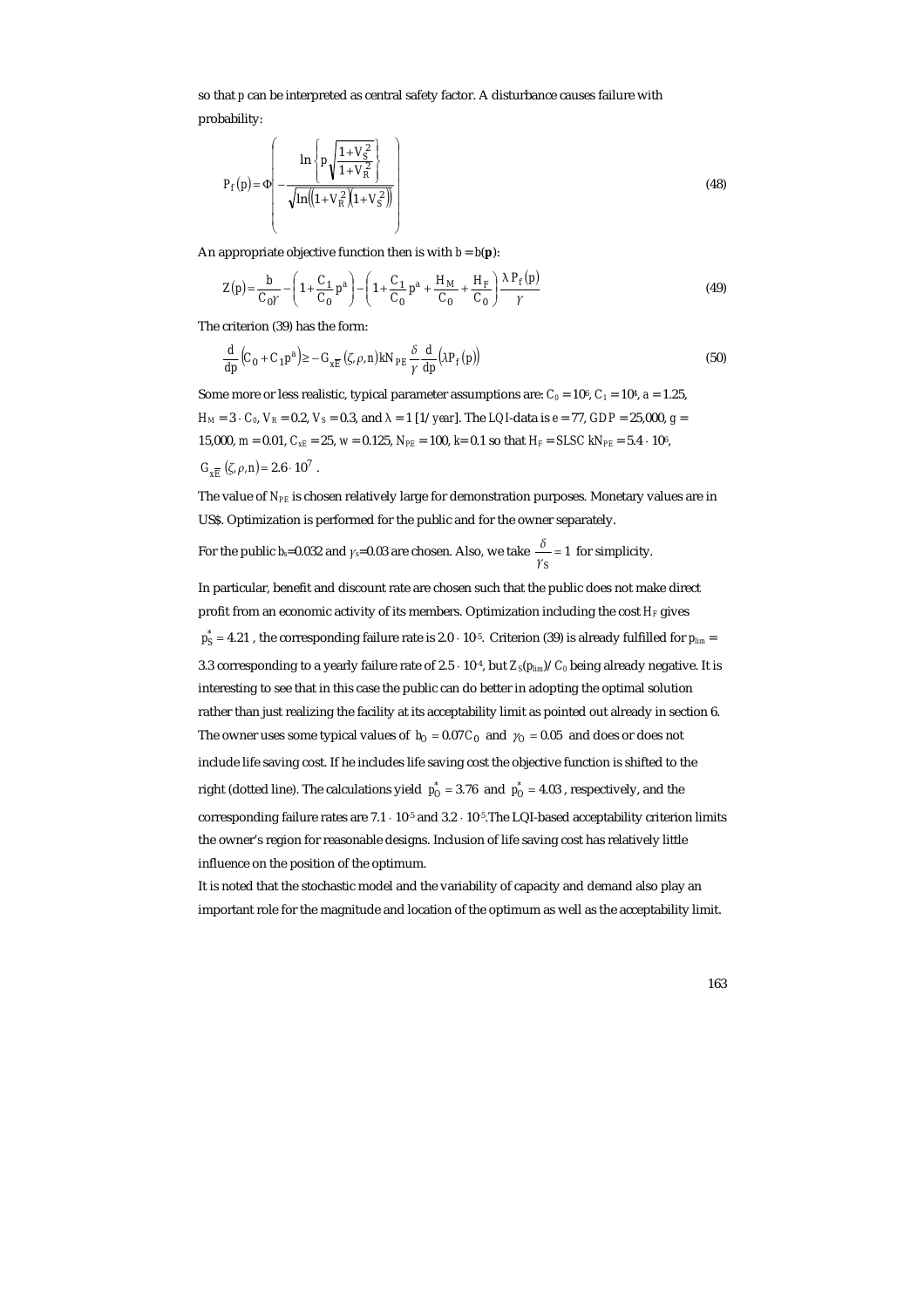The specific marginal cost (rate of change) of a safety measure and its effect on a reduction of the failure rate are equally important.



*Figure 1: Objective function for society and owner with (solid lines) and without (dashed lines) life saving cost)* 

This example also allows to derive risk-consequence curves by varying the number of fatalities in an event. With the same data as before but *SLSC* =  $10^6$  and  $G_{\rm vF}$   $(\rho, n)$  = 4  $\cdot 10^6$  for  $N_F$  = 1 we first vary the cost effectiveness of the safety measure. Here, only the ratio  $C_1/C_0$  is changed. Most realistic is probably a ratio of  $C_1/C_0 = 0.001$  or less. The failure rate of approximately 10<sup>-4</sup> per year corresponds well with the controllable crude mortality of the same magnitude as mentioned earlier. In figure 3 the mortality regimes are varied (see eq. (18) and (19)) indicating that this is of only moderate influence. In this figure the so-called ALARP-region (ALARP = **A**s **L**ow **A**s **R**easonably **P**racticable) is also shown.

Note that in these figures the failure rate is given by  $\lambda P_f$  and the number of fatalities is given by  $N_F = kN_{PE}$ . Therefore, these figures cover for the full range of  $\lambda$  and  $P_f$  and  $k$  and  $N_{PE}$ , respectively. However, it is to be mentioned again that in both figures the precise location and slope of the acceptability curve depend on the specific physical and stochastic model.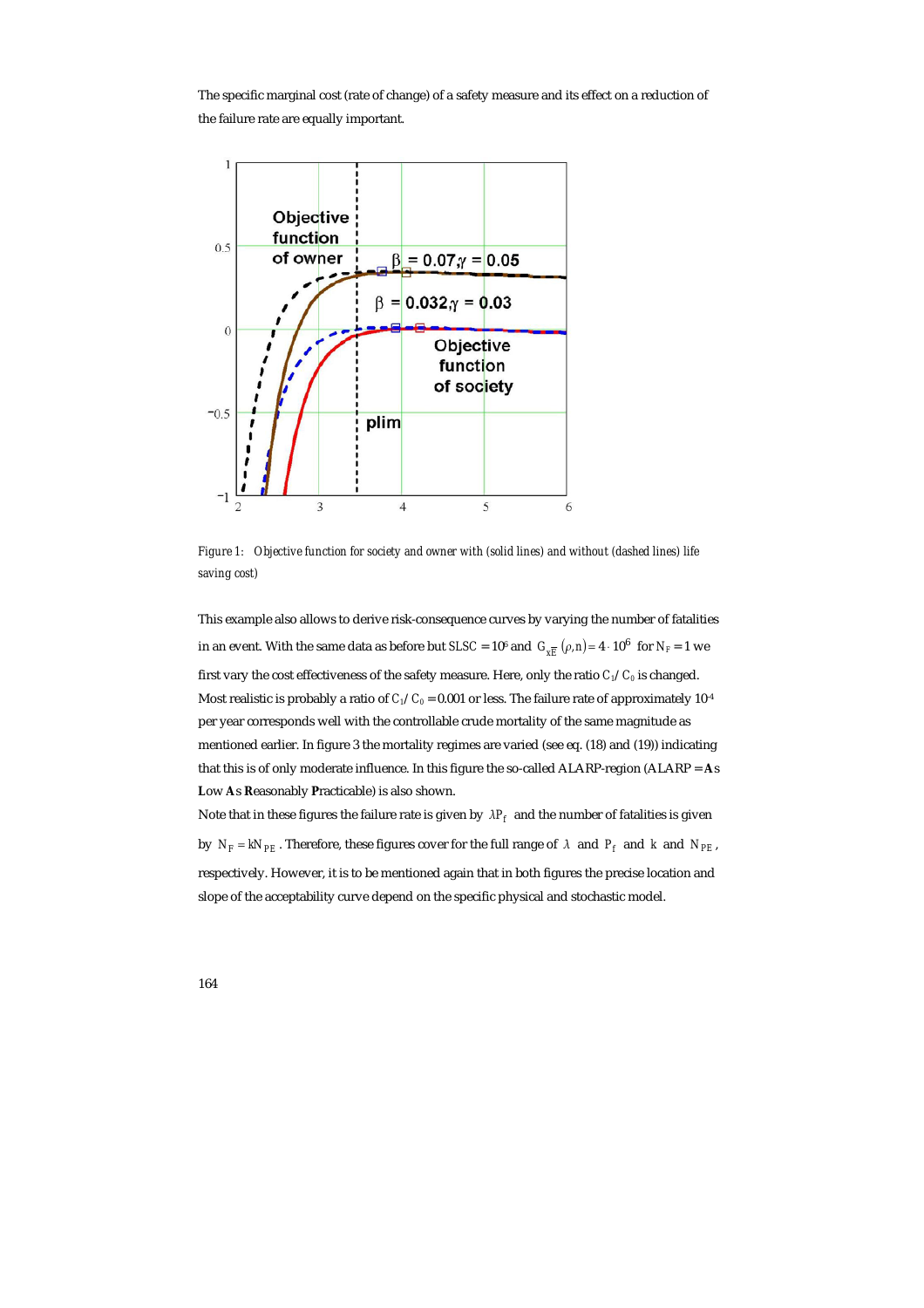

*Figure 2:* Acceptable Failure rate over number of fatalities for different C<sub>1</sub>. Dashed lines correspond to *optimal solution for the public.* 

## **9 Summary and conclusions**

Technical facilities should be optimal with respect to benefits and cost. The risk of failure and especially the risk to human life and limb must be limited. A suitable objective function is developed based on a renewal model. The *life quality index* is presented and embedded into modern socioeconomic concepts. A general risk acceptability criterion is derived. Most importantly, the societal *SLSC* (societal life saving cost = implied cost of averting a fatality) to be used in optimization as live saving or compensation cost and the *societal willingness-to-pay* based on the *societal value of a statistical life* or on the *societal life quality index* are derived, the latter for two different regimes to reduce mortality. The acceptability criterion, which is *necessary*, *affordable* and *efficient* from a societal point of view, depends on the marginal cost to reduce the risk, the corresponding marginal decrease in risk, the GDP, the life working time and on demographic factors obtainable from life tables. For example, key parameters such as the societal life saving cost (*SLSC*) and societal value of a statistical life (*SVSL*) turn out to cluster around 600,000 PPPUS\$ and 2.5 Mill. PPPUS\$, respectively, with very little variation for industrialized countries. Because future risks are considered most of the time-dependent factors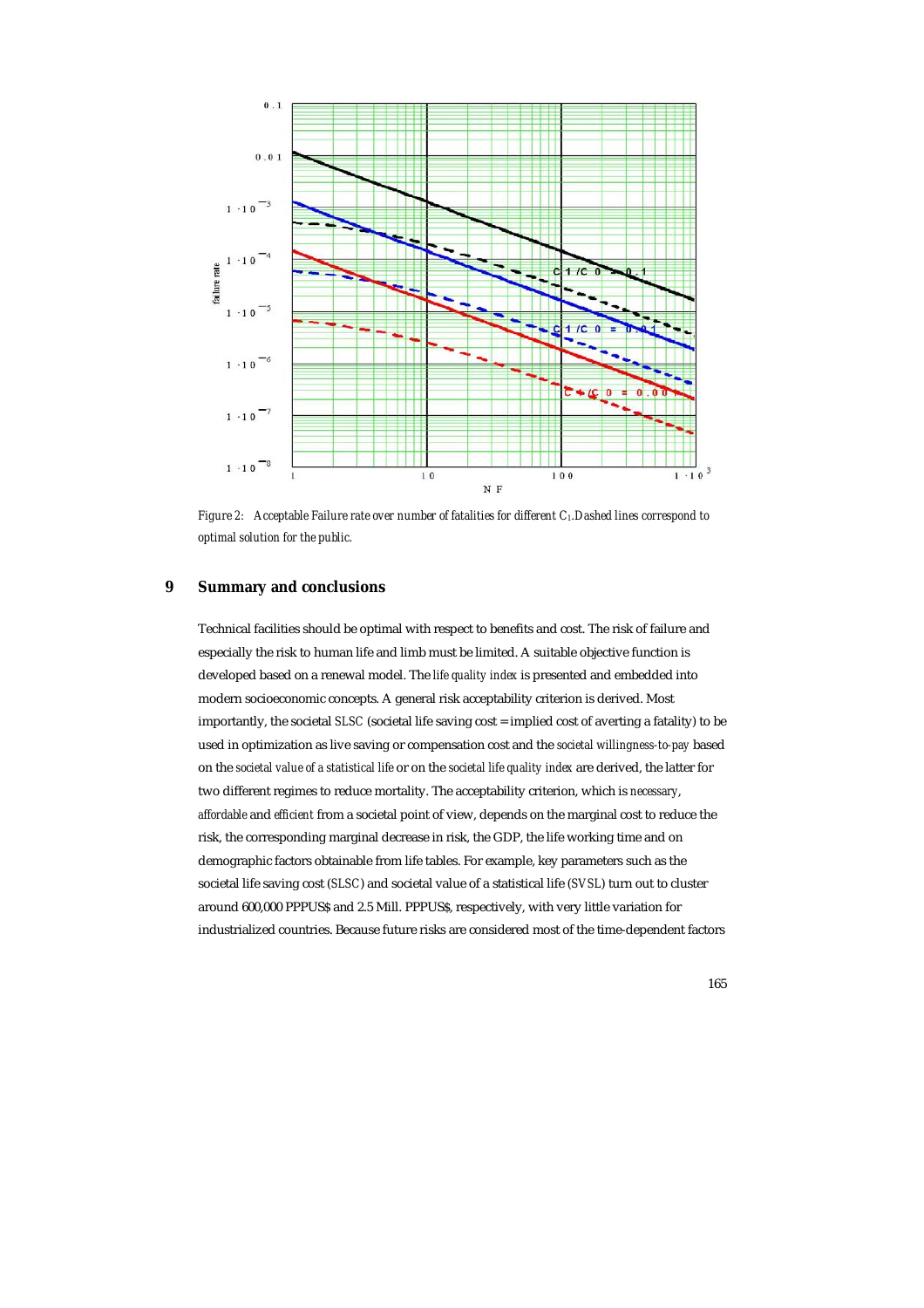have been investigated and taken into account up to a time horizon of approximately 100 years. It appears remarkable that cost-benefit optimal facilities usually provide more safety than the acceptability criterion in most cases if life saving cost are included in the analysis.



*Figure 3: Acceptable risk for different mortality regimes.* 

If time is involved all monetary quantities need to be discounted down to the decision point. Discount rates *γ* must be long term averages in view of the time horizon of some 20 to more than 100 years for the facilities of interest and net of inflation and taxes. While the operator may use long term averages from the financial market for his cost-benefit analysis the assessment of interest rates for investments of the public into risk reduction is more difficult. The classical Ramsey model decomposes the output growth rate into the rate of time preference of consumption and the rate of economical growth multiplied by the elasticity of marginal utility of consumption. It is found that the rate of time preference of consumption should be a little larger than the long term population growth rate if used for the determination of parameters in the acceptability criterion. The output growth rate (= public interest rate) on the other hand should be smaller than the sum of the population growth rate and the long term growth rate of a national economy which is around 2% for most industrial countries. Accordingly, the rate of time preference of consumption is about 1% or less, which is also intergenerationally acceptable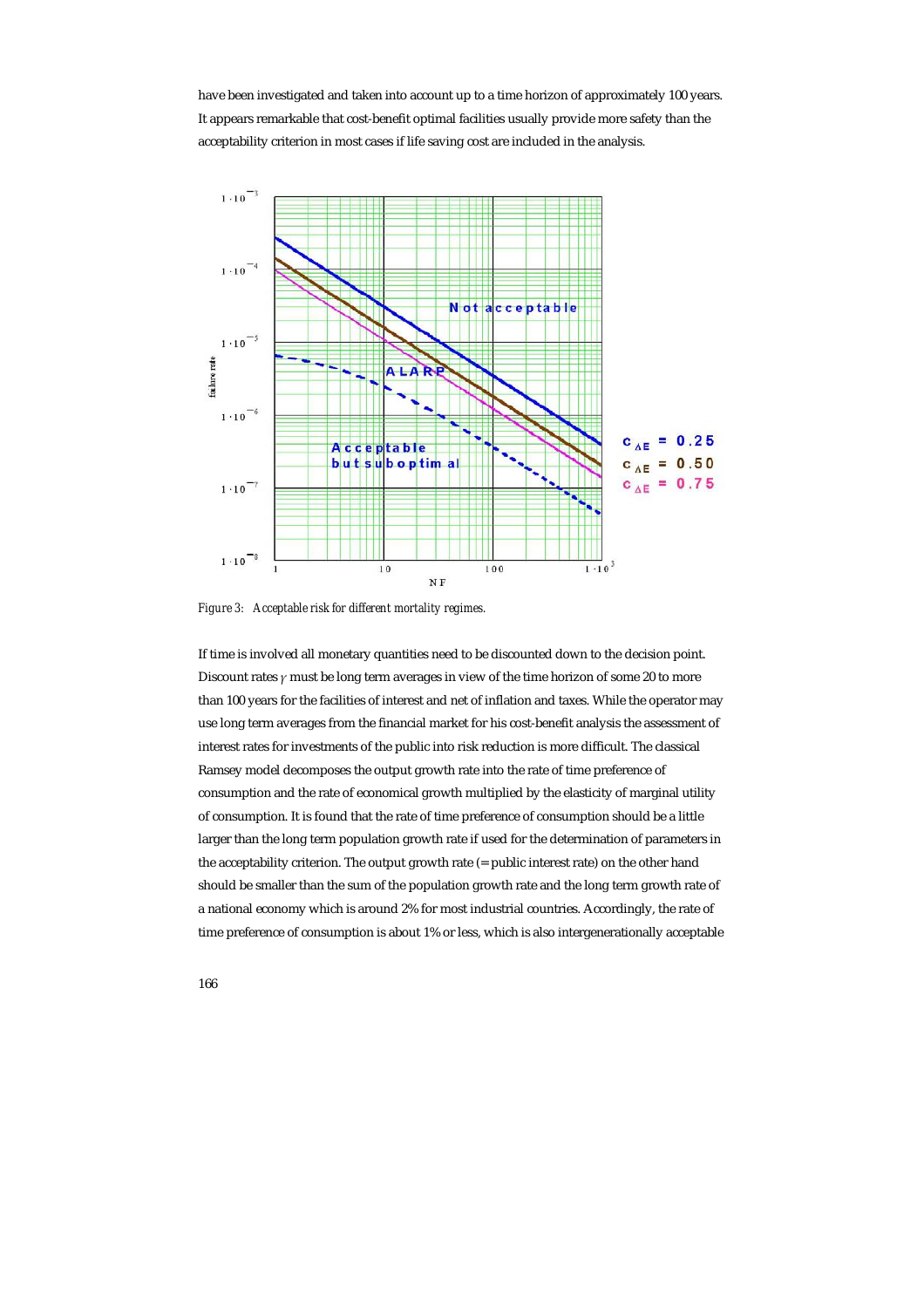from an ethical point of view. All in all, discounting plays an important role in public costbenefit considerations but is less important for a public risk acceptability criterion. It is also shown that given a certain output growth rate there is a corresponding maximum real interest rate in order to maintain non-negativity of the objective function in the public's interest. Technical and natural risks are perceived individually and on a societal level rather irrationally and subjectively. Frequently, risks are communicated to and from the public in such a way that regulatory bodies or other authorities rarely can apprehend fully the nature, magnitude and severity of specific, recognized risks. Accordingly, they hardly are in a position to respond rationally by efficient risk control measures. A lack of efficiency has been shown in a number of studies, among others in the study of [46] , indicating that many if not most public risk reduction interventions are highly inefficient. Some others can be shown to be, in fact, no more affordable thus taking away resources needed for other risk reducing projects and/or reducing life quality in the sense that other components of life quality than life expectancy are inedaquately diminuished. A third group of risks is inadequately taken into account because the benefits from an undertaking appear to be overwhelming. Only if society acts rationally in controlling involuntary and anonymous risks from the natural and technical environment in an affordable and efficient manner can society gain better life quality in the long run.

#### *Acknowledgement*

This article is an extended version of R. Rackwitz: Discounting for optimal and acceptable technical facilities, Proc. ICASP9, San Francisco, 2003, Der Kiureghian, Mandanat&Pestana (eds), 725-734, Millpress, Rotterdam, 2003

#### **References**

- [1] Alberini, A., Cropper, M., Krupnik, A., Simon, N.B., Does the Value of a Statistical Life Vary with Age and Health? Evidence from the United States and Canada, Resources for the Future, Discussion Paper 02-19, 2002, www.rff.org
- [2] Arrow, K.J. et al., Intertemporal Equity, Discounting and Economic Efficiency, in: Bruce, J.P.,et al. (Eds.): Climate Change 1995, Economic and Social Dimensions of Climate Change, Cambridge, Cambridge University Press, pp. 125-144, 1996
- [3] Arthur, W.B., The Economics of Risks to Life, American Economic Review, 71, pp. 54-64, 1981
- [4] Ashenfelter, O., Greenstone, M., Using Mandated Speed Limits to Measure the Value of a Statistical Life, http://www.nber.org/papers/w9094, 2002
- [5] Barro, R.J., Sala-i-Martin, X., Economic Growth, McGraw-Hill, New York, 1995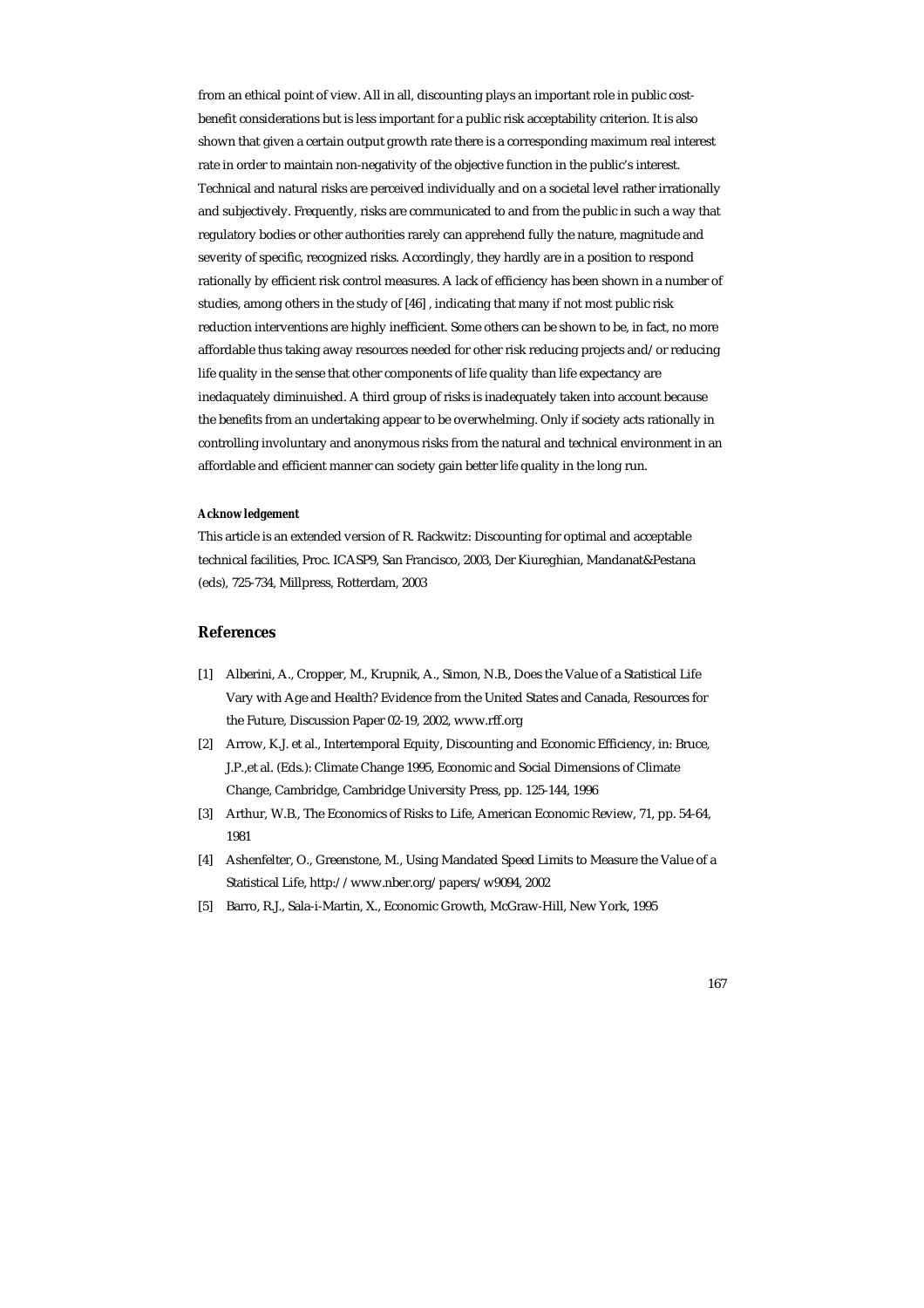- [6] Bayer, S., Generation-adjusted discounting in long-term decision-making, Int. J. Sustainable Development, 6, 1, pp. 133-149
- [7] Berkeley Mortality Database, www.mortality.org
- [8] Broome, J., Counting the Cost of Global Warming, White Horse Press, Cambridge, UK, 1992
- [9] Cantril, H., The Pattern of Human Concerns, New Brunswick, N.J., Rutgers University Press, 1965
- [10] CIA-factbook 2001, www.cia.gov/cia/publications/factbook/
- [11] Cropper, M.L., Sussman, F.G., Valuing Future Risks to Life, Journ. Environmental Economics and Management, 19, pp. 160-174, 1990
- [12] Evans, J.M., Lippoldt, D.C. Marianna, P., Trends in Working Hours in OECD Countries, 45, OECD,Paris,2001
- [13] Feller, W., An Introduction to Probability Theory and Its Applications, Vol. I, J. Wiley, New York, 1950
- [14] Federal Emergency Management Agency (FEMA), (1992). A benefit-cost model for the seismic rehabilitation of buildings. Vol. 1 & Vol. 2, FEMA-227 & FEMA-228.
- [15] Hasofer, A.M., Design for Infrequent Overloads, Earthquake Eng. and Struct. Dynamics, 2, 4, pp. 387-388, 1974
- [16] Hasofer, A.M., Rackwitz, R., Time-dependent Models for Code Optimization, in: Proc. ICASP'99, (eds. R.E. Melchers & M. G. Stewart), Balkema, Rotterdam, 1, pp. 151-158, 2000
- [17] World Labour Report 1993, International Labour Office, Geneva, 1993
- [18] Johannesson, M., Johansson, P-O., Löfgren, K-G., On the Value of Changes in Life Expectancy: Blips Versus Parametric Changes, Journ. Risk and Uncertainty, 15, pp. 221- 239, 1997
- [19] Kapteyn, A., Teppa, F., Hypothetical Intertemporal Consumption Choices, Working paper, CentER, Tilburg University, Netherlands, 2002
- [20] Keyfitz, N., Applied Mathematical Demography, Springer, New York, 1985
- [21] Lind, N.C., Nathwani, J.S., Sidall, E., Managing Risks in the Public Interest, Institute for Risk Research, University of Waterloo, Waterloo, Canada, 1993
- [22] Lind, N.C., Target Reliabilities from Social Indicators, in: Proc. ICOSSAR93, Balkema, pp. 1897-1904, 1994
- [23] Lutter, R., Morrall, J.F., Health-Health Analysis, A New Way to Evaluate Health and Safety Regulation, Journ. Risk and Uncertainty, 8, pp. 43-66, 1994
- [24] Nathwani, J., Narveson, J., Three Principles for Managing Risk in the Public Interest, Risk Analysis, 15, 6, pp. 615-626, 1995
- [25] Nathwani, J.S., Lind, N.C., Pandey, M.D., Affordable Safety by Choice: The Life Quality Method, Institute for Risk Research, University of Waterloo, Waterloo, Canada, 1997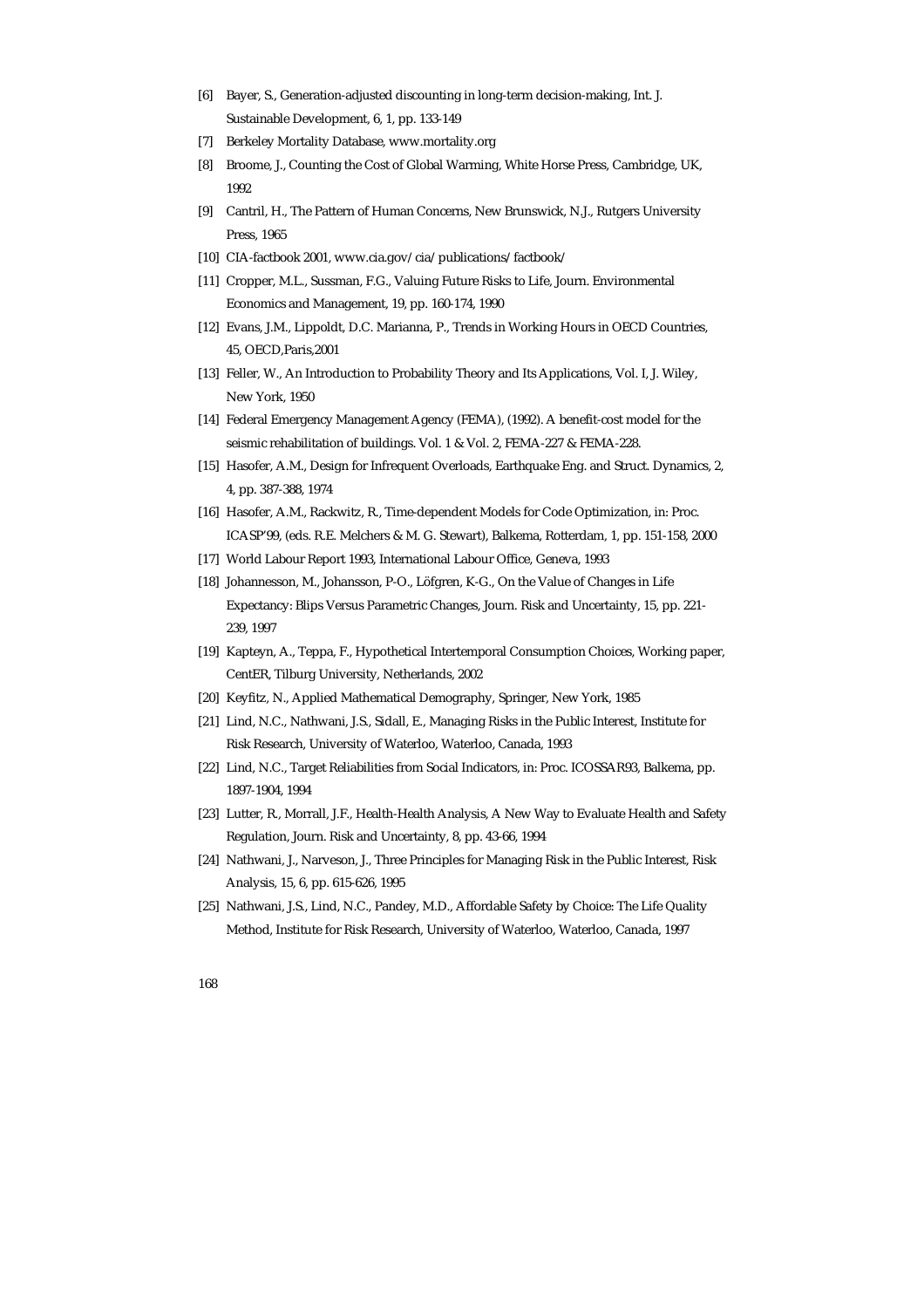- [26] Nordhaus, W.D., Managing the Global Commons, MIT Press, Cambridge, Mass., 1994
- [27] Maddison, A., Monitoring the World Economy 1820-1992, OECD, Paris, 1995
- [28] OECD, Employment Outlook and Analysis, Paris, 1998
- [29] OECD, Employment Outlook and Analysis, Paris, 2001
- [30] Pandey, M.D., Nathwani, J.S., Canada Wide Standard for Particulate Matter and Ozone: Cost-Benefit Analysis using a Life-Quality Index, Journ. Risk Analysis, 23, 1, 55-68, 2003
- [31] Pate-Cornell, M.E., Discounting in Risk Analysis: Capital vs. Human Safety, Proc. Symp. Structural Technology and Risk, University of Waterloo Press, Waterloo, ON, Canada, 1984
- [32] Rabl, A., Discounting of Long Term Cost: What Would Future Generations Prefer Us to Do?, Ecological Economics, 17, pp. 137-145, 1996
- [33] Rackwitz, R., Optimization -The Basis of Code Making and Reliability Verification, Structural Safety, 22, 1, pp.27-60, 2000
- [34] Rackwitz, R., Optimization and Risk Acceptability based on the Life Quality Index, Structural Safety, 24, pp. 297-331, 2002
- [35] R. Rackwitz: Discounting for optimal and acceptable technical facilities, Proc. ICASP9, San Francisco, 2003, Der Kiureghian, Mandanat&Pestana (eds), 725-734, Millpress, Rotterdam, 2003
- [36] Rackwitz, R., Failure Densities and Laplace Transforms for Series Systems, to be presented at IFIP, WG 7.5, Calgary, November 2003
- [37] Ramsey, F.P., A Mathematical Theory of Saving, Economic Journ., 38, 152, pp. 543-559, 1928
- [38] Rosen, S., The Value of Changes in Life Expectancy, Journ. Risk and Uncertainty, 1, pp. 285-304, 1988
- [39] Rosenblueth, E., Optimum Design for Infrequent Disturbances, Journ, Struct. Div., ASCE, 102, ST9, pp. 1807-1825, 1976
- [40] Schelling, Thomas C., Intergenerational Discounting, Energy Policy, 23, 4/5, 395-401, 1995
- [41] Shepard, D.S., Zeckhauser, R.J., Survival versus Consumption, Management Science, 30, 4, 25 , pp. 423-439, 1984
- [42] Solow, R.M., Growth Theory, Clarendon Press, Oxford, 1970
- [43] Streicher, H., Rackwitz, R., Structural Optimization -A One Level Approach, in: Proc. AMAS Workshop -RBO'02, Warsaw, 23-25.9.2002, (eds. St. Jendo et al.), Institute of Fundamental Technological Research, Polish Academy of Sciences, pp. 151-171, Warsaw, 2003
- [44] Streicher, H., Rackwitz, R., Renewal Models for Optimal Life-cycle Cost of Aging Civil Infra-structures, in: Proc. 3rd Int. IABMAS Workshop on Life-Cycle Cost Analysis and Design of Civil Infrastructure Systems, Lausanne, March 24-26, 2003